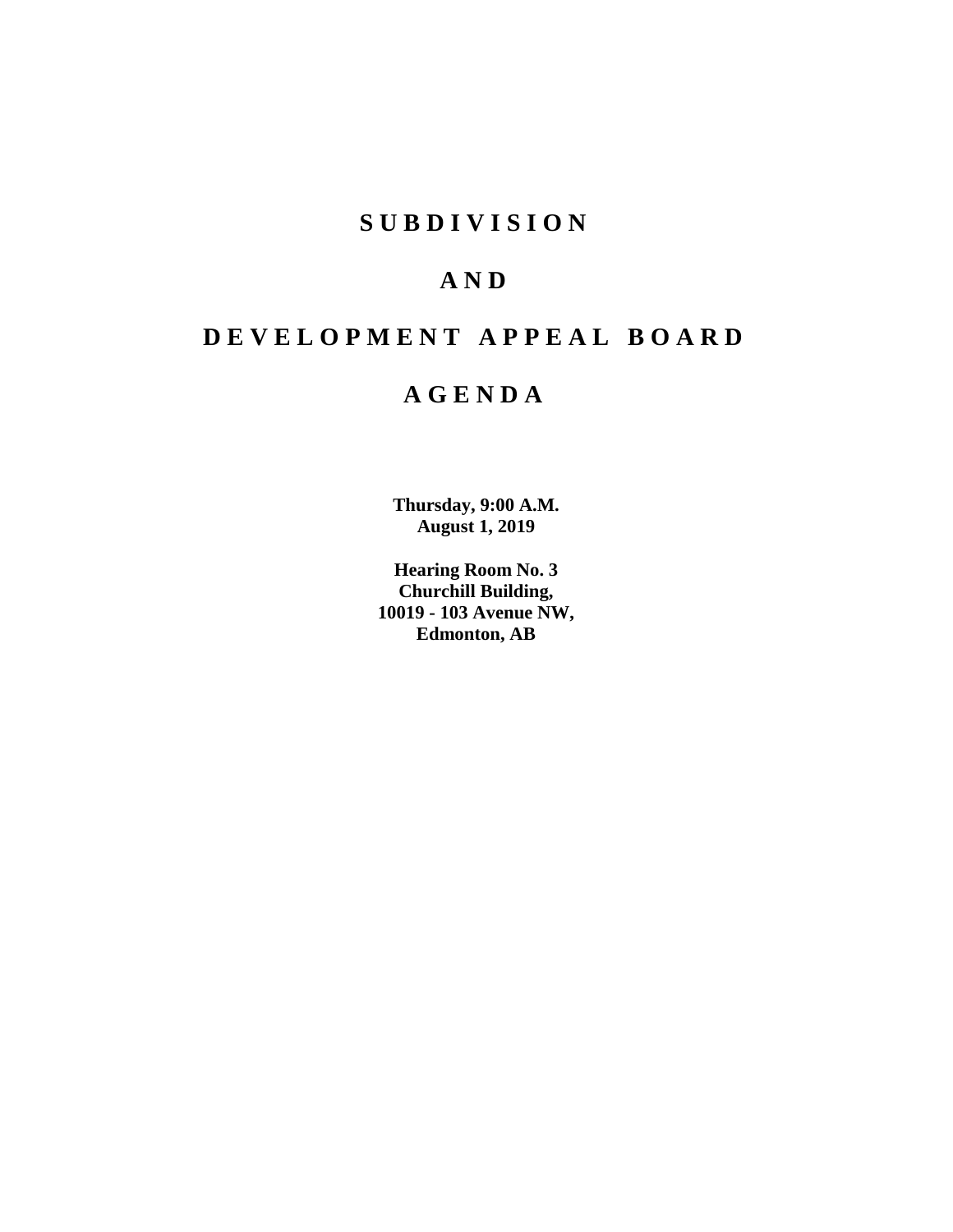# **SUBDIVISION AND DEVELOPMENT APPEAL BOARD HEARING ROOM NO. 3**

| T            | 9:00 A.M.    | SDAB-D-19-115 | Construct a Single Detached House with<br>fireplace, uncovered deck and walkout<br><b>Basement</b> development |
|--------------|--------------|---------------|----------------------------------------------------------------------------------------------------------------|
|              |              |               | 9809 - 92 Avenue NW<br>Project No.: 297464379-001                                                              |
|              |              |               |                                                                                                                |
| $\mathbf{I}$ | 9:00 A.M.    | SDAB-D-19-116 | Construct a Single Detached House with<br>fireplace, uncovered deck and walkout<br><b>Basement development</b> |
|              |              |               | 9811 - 92 Avenue NW<br>Project No.: 297464643-001                                                              |
| Ш            | 10:30 A.M.   | SDAB-D-19-117 | Construct an ancillary administrative office<br>building to an existing Senior's Apartment<br>Housing facility |
|              |              |               | 12603 / 12511 - 135 Avenue NW<br>Project No.: 312131072-001                                                    |
|              |              |               |                                                                                                                |
|              | <b>NOTE:</b> |               | Unless otherwise stated, all references to "section numbers" refer to                                          |

*the authority under the Edmonton Zoning Bylaw 12800.*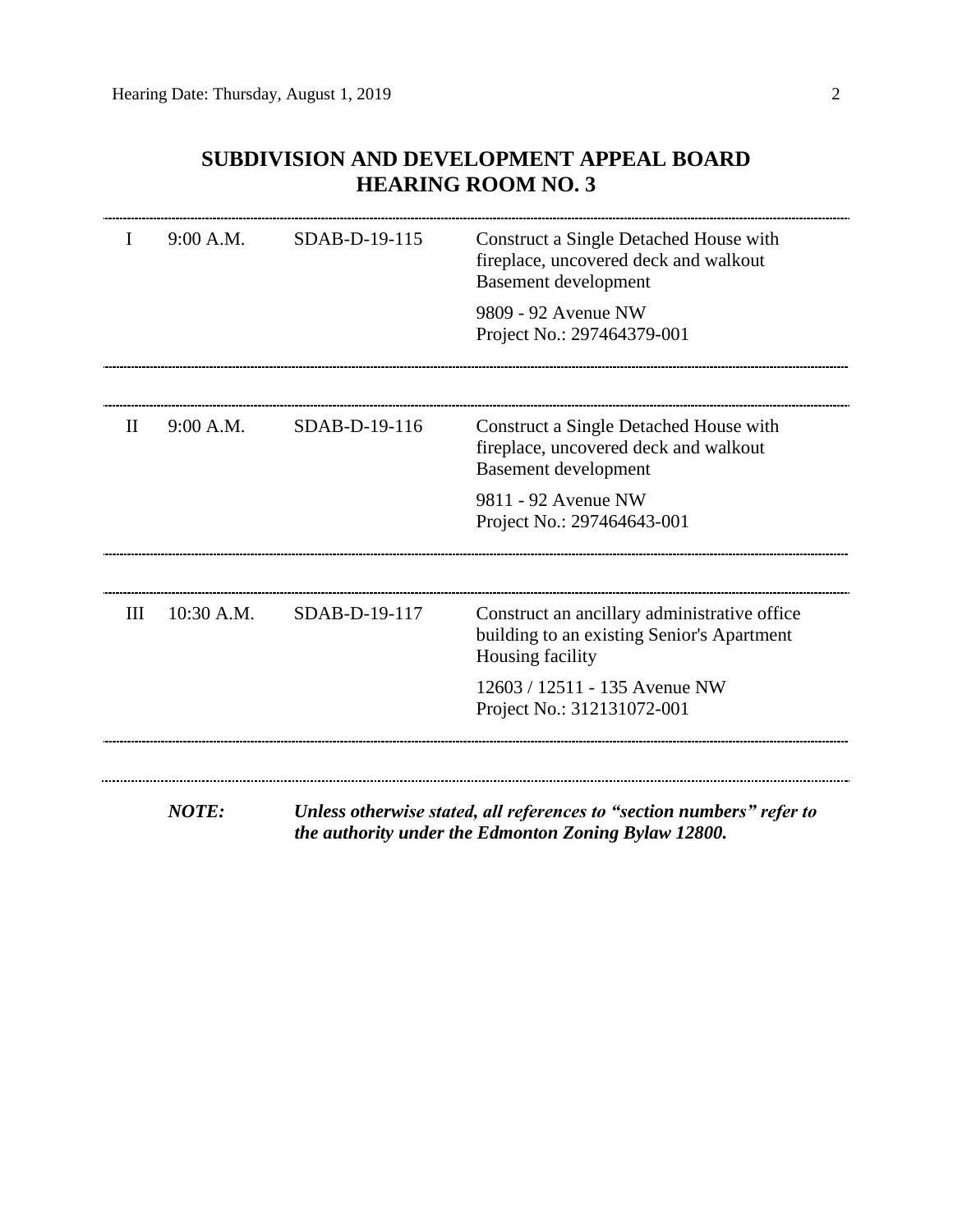#### ITEM I / II: 9:00 A.M. FILE: SDAB-D-19-115 / 116

#### AN APPEAL FROM THE DECISION OF THE DEVELOPMENT OFFICER

| <b>APPELLANT:</b>                                    |                                                                                                                |
|------------------------------------------------------|----------------------------------------------------------------------------------------------------------------|
| <b>APPLICATION NO.:</b>                              | 297464379-001<br>297464643-001                                                                                 |
| <b>APPLICATION TO:</b>                               | Construct a Single Detached House with<br>fireplace, uncovered deck and walkout<br><b>Basement development</b> |
| <b>DECISION OF THE</b>                               |                                                                                                                |
| DEVELOPMENT AUTHORITY:                               | Refused                                                                                                        |
| <b>DECISION DATE:</b>                                | June 24, 2019                                                                                                  |
| <b>DATE OF APPEAL:</b>                               | July 3, 2019<br>July 8, 2019                                                                                   |
| <b>MUNICIPAL DESCRIPTION</b><br>OF SUBJECT PROPERTY: | 9809 - 92 Avenue NW<br>9811 - 92 Avenue NW                                                                     |
| <b>LEGAL DESCRIPTION:</b>                            | Plan 1822787 Blk 128 Lot 21B<br>Plan 1822787 Blk 128 Lot 21A                                                   |
| ZONE:                                                | (RF2) Low Density Infill Zone                                                                                  |
| <b>OVERLAY:</b>                                      | Mature Neighbourhood Overlay                                                                                   |
| STATUTORY PLAN:                                      | Strathcona Area Redevelopment Plan                                                                             |
|                                                      |                                                                                                                |

# *Grounds for Appeal*

The Appellant provided the following reasons for appealing the decision of the Development Authority:

> Franken Homes is an Edmonton-based, family owned and operated company that has been building quality home sin the City of Edmonton since 2011. Millcreek/Strathcona is one of the many mature neghbourhoods within the city that offer Edmontonians a unique combination of nature, culture and access to important infrastructure such as trails, bike lanes and public transportation, all in proximity to both Whyte Avenue and downtown. This high quality of life for neighbourhood residents and unique homes, such as the one proposed herein continues to attract Edmontonians to this sought after neighbourhood.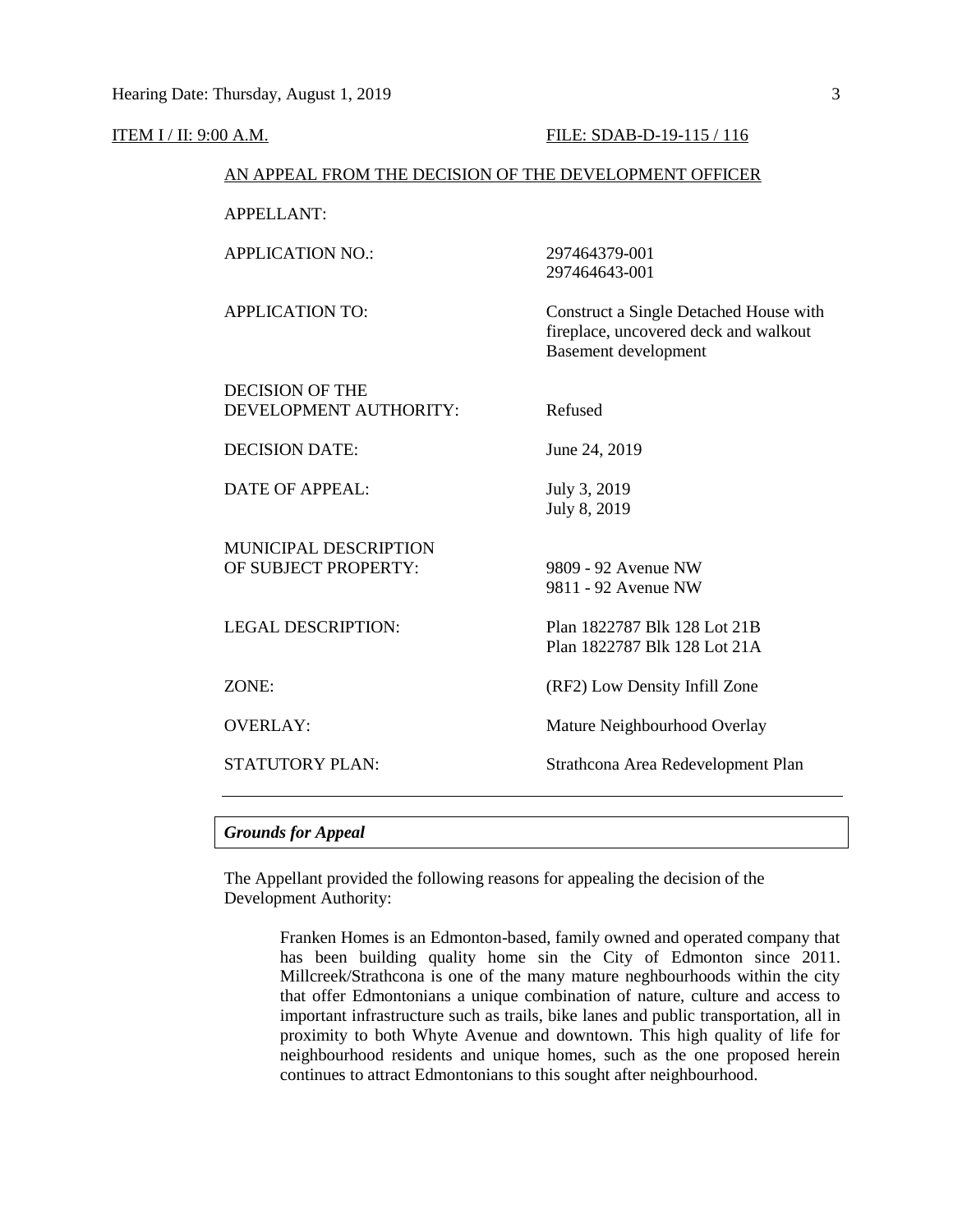Franken Homes understands and respects the need for building control and bylaws and have been working closely with the development officer to eliminate all non- essential variances. However, our clients have specifically requested a flat roof and a walk out because of the unique characteristics of the lot, elevation and scenic views . The flat roof will enable our clients to fully utilize the third storey (as opposed to a pitched roof that only offers two and a half storeys) while the walkout will enable them to easily access and store their bikes which they depend on for their primary mode of transportation.

Previous variances that have been resolved with the development officer include:

1. Maximum Site Coverage Area for house with garage is 40% of Site area or 121.5 srn.

The proposed is 171.96sm or 47%. Exceeded the maximum requirement.

2. With the provision of front porch, total site coverage can be increased to a maximum of 42% of the Site area.

The proposed is 171.96sm or 47%. Exceeded the maximum requirement.

- 3. The minimum side setback shall be 1.2 on each sides. Proposed is 0.92 111 on right side and 0.91 m on left side. These are both deficient.
- 4. The minimum rear setback shall be 40% of Site Depth or 16.11m.
	- Proposed is 4.79 111 or 11.9%. Deficient
- 5. Total Dormer width shall not exceed 1/3 of the building wall which it is located. Required is a maximum of 1.71 m.
	- Proposed is 3.5 m. Exceeded the maximum requirement.
- 6. Privacy Screening is required on left and right side of the uppermost deck.
- 7. Rear attached Garage is not allowed on properties in the Mature Neighbourhood Overlay.

As a builder, we believe in investing time, money and effort to ensure we deliver the best quality home that suite the unique characteristics of the specific lot and neighbourhood and we believe that the proposed project will not only provide that to our clients but will also enhance the neighbourhood, encourage more urban density (as opposed to urban sprawl) and support the important City of Edmonton infrastructure.

**Variance 1: HEIGHT: Height Allowed: 8.9m Height Requested: 9.75m Difference: .85m**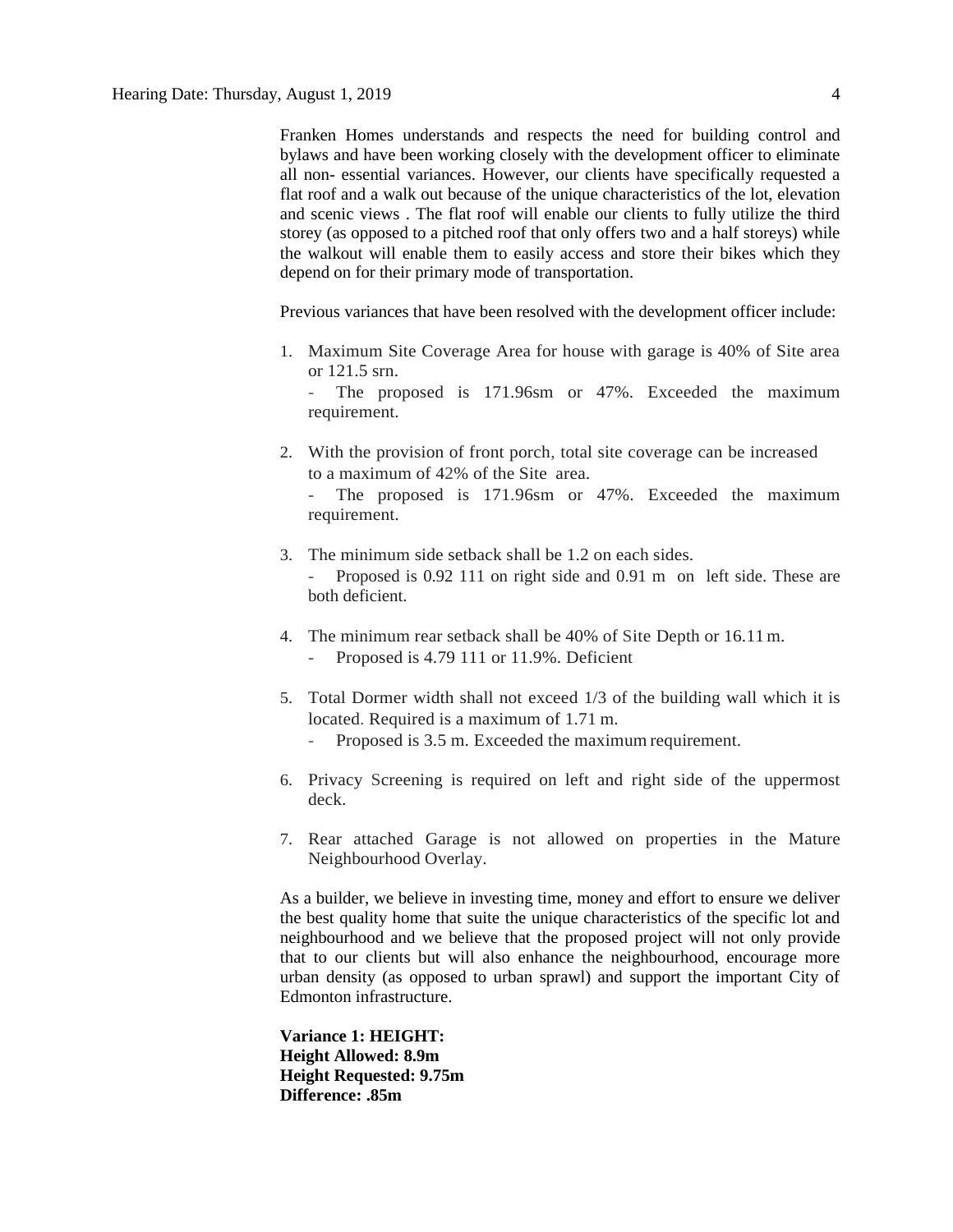- Depending on how height calculations are done, a slanted roof and a flat roof is the same height
- Existing precedence in the Millcreek/Strathcona area for height over 8.9m.
- We have previously built houses with the slanted roof and it makes the third storey space enclosed and reduced functionality
- The flat roof third storey is in high demand especially when clients pay in excess of 800k
- Third storeys are a functional space that have evolved to meet the demands of how people live and provides a low maintenance outdoor living space for today's busy and hard working Edmontonian families.

The precedence already exists within Millcreek/Strathcona and comparable neighbourhoods such as Belgravia area that have utilized the top floor as a functional space with flat roofs and increasing the living/entertainment and roof top space.

### **Variance 2: Privacy Screening:**

- We understand privacy is important for neighbours and who want private backyards. The proposed project has a front balcony that is setback from the street and does not infringe on anybody's private backyard.
- Utilization of the Downtown and ravine reviews that would be reduced/hindered by privacy screening.

### **Variance 3: Height enclosed step (walkout):**

# **Allowed: 1m (The height of unenclosed steps shall not exceed lm from the finished ground level)**

# **Proposed 2.4m**

The proposed project includes a steel open riser from street level to front door. Due to the elevation of the lot, a 1m allowance would not work for such a steep access.

- Neighbours have a garage below ground, which is a similar concept, if their garage door was made out of glass.
- The incline of this lot is quite unique within the City of Edmonton and it provides such a unique opportunity to open the basement with natural light.
- Our clients specifically want a walkout basement with direct access to the bike lanes and trails.

# **Alignment with City of Edmonton Policy**

The City of Edmonton has made a commitment to improve the lives of Edmontonians and that commitment is coming to life all over the city. The commitment to developing and rejuvenating Edmonton's city centre and mature neighbourhoods, and the implementation of supporting policies such as the Municipal Development Plan-The Way we Grow, the Transportation Master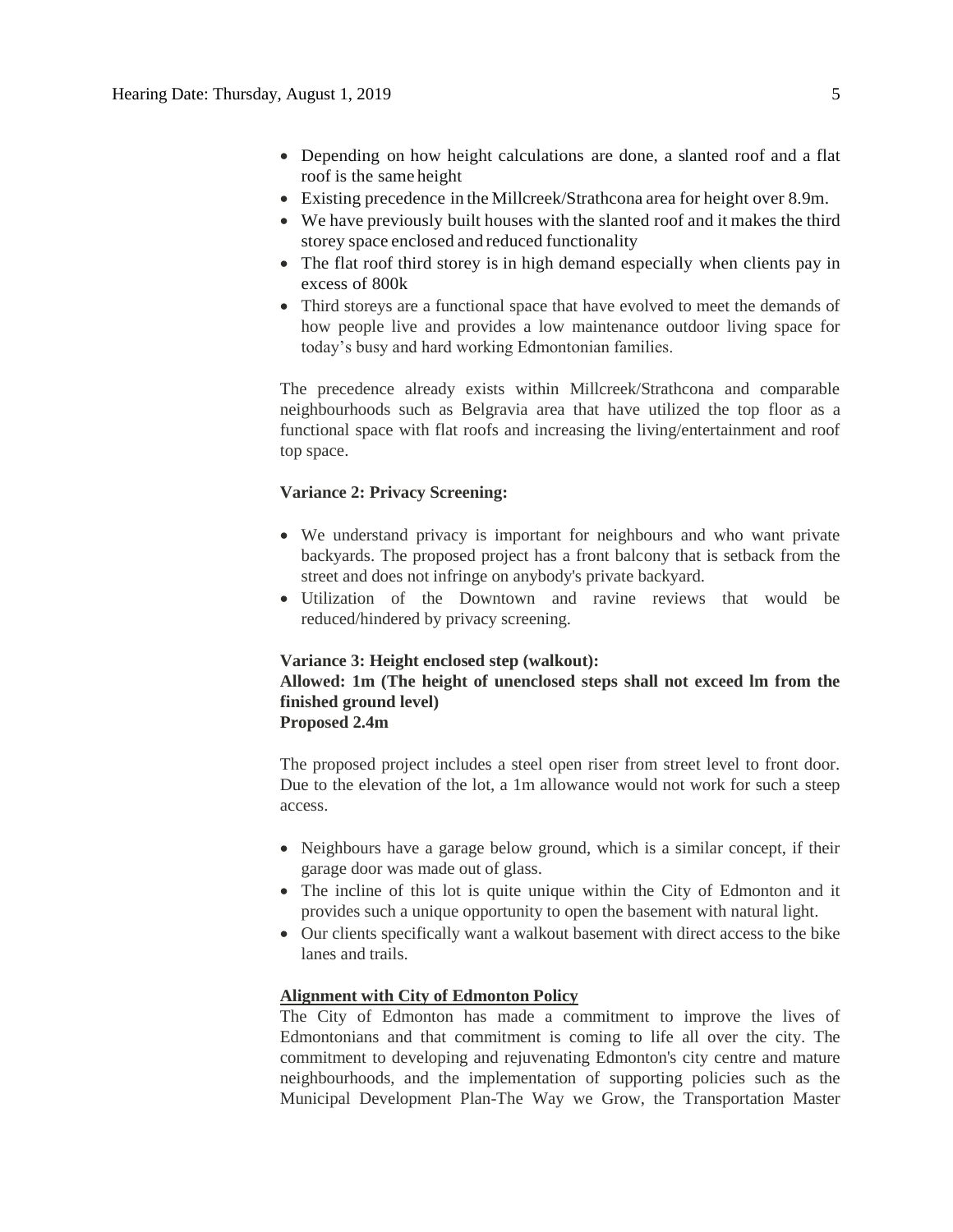Plan-The Way we Move; and Edmonton's People Plan-The Way we Live sets out a path for a vibrant future for the city. The vision to make Edmonton a 'city of design' and to improve livability for Edmontonians is one that the City cannot attain on its own and must rely on private businesses to help bring about this change.

Franken Homes is committed to providing innovative living solutions for families in Edmonton and at all income levels in support of the City of Edmonton's vision and policies. We pride ourselves on quality, uniqueness, attention to detail and delivering a new high standard for home own owners in the City.

Specific alignment to policy includes:

Municipal Development — The Way we Grow

Edmonton's mature neighbourhoods received 18 percent of the city's growth in housing units in 2007; despite this unit growth, the population in these mature areas has declined in population by one percent. All new population growth during this time occurred in other areas of the city, primarily in our developing communities.

The Municipal Development Plan (MDP) proposes a new direction for growth and will require incremental decisions that support our commitment to saying "yes" to the things we want and need.

3.5.1. Established Neighbourhoods: Established neighbourhoods gain a greater portion of new growth, accommodating changes and growth with certainty. Residential in fill may range from small lot single family houses to high-rise towers in selected locations.

3.5.1.1: Support redevelopment and residential infill that contribute to the livability and adaptability of established neighbourhoods.

3.5.2.1/4.2.1.1: Support neighbourhood revitalization and contributes to the livability and adaptability of mature neighbourhoods.

4.2.1.5 Established Neighbourhoods: Collaborate with Edmonton's school boards to support the City of Edmonton's long-term intensification efforts in established communities.

4.2.1.6: Optimize the use of existing infrastructure in established neighbourhoods.

Millcreek/Strathcona is designated as both a central core and established neighbourhood and approval of this proposed development would help the City of Edmonton to implement this MDP.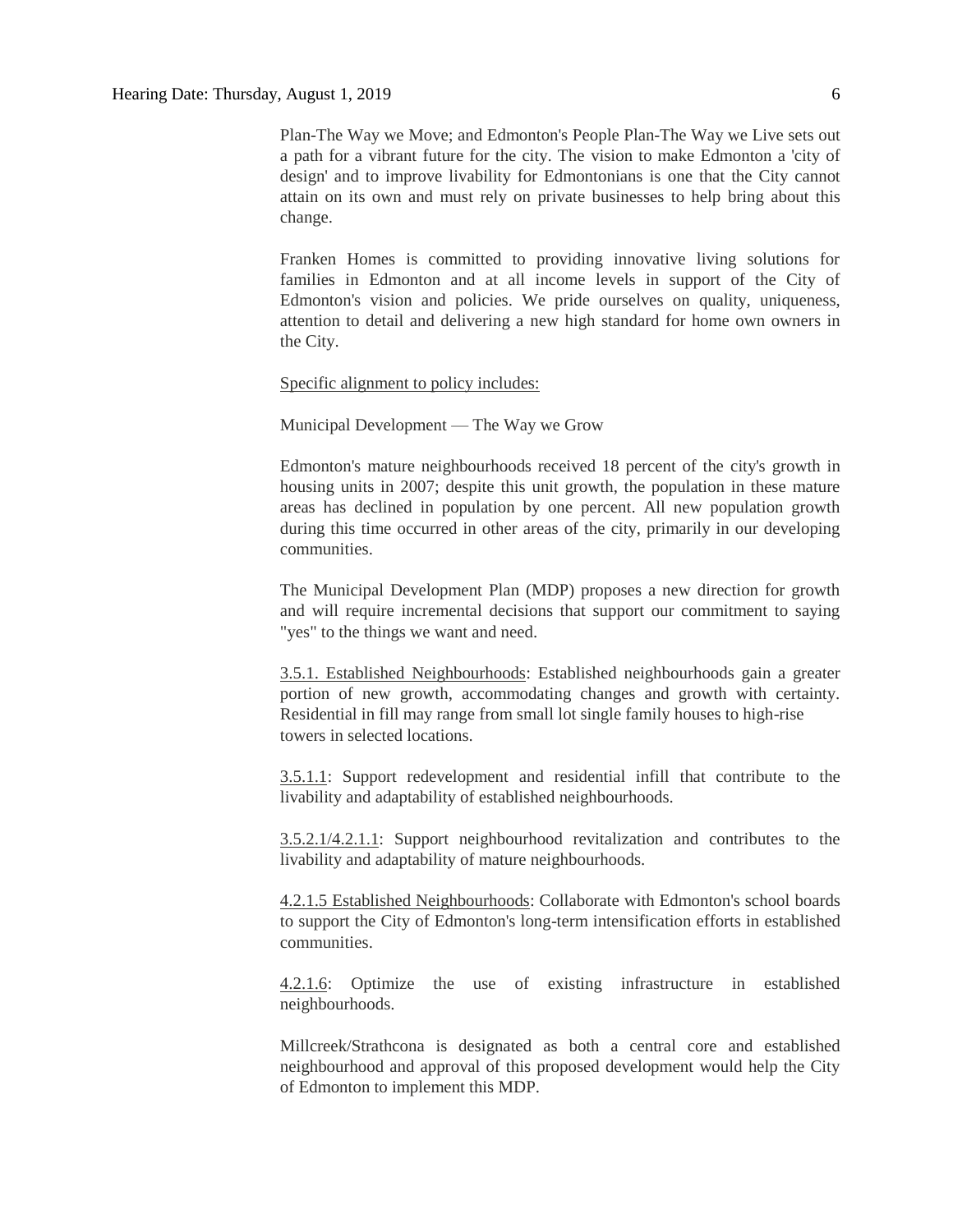Liveability is one of the four key principals underpinning the development and implementation of the City of Edmonton's Strategic Plan. Similarly, improving livability is one of the six 10-year strategic goals.

Approval of the proposed development contributes directly to the following three of nine Strategic Goals from the City of Edmonton's Municipal Development Plan:

- Complete, Healthy and Liveable Communities: Communities which are designed to encourage healthy lifestyles and social interaction for people, and which provide the services necessary for livability
- Urban Design: High quality urban spaces, buildings and streets make Edmonton a great place to live and visit.
- Supporting Prosperity: Edmonton, Alberta's capital city, is home to an innovative and diverse business environment that fosters economic development and supports prosperity.

Millcreek/Strathcona is centrally located in one of Edmonton's most desirable locations with proximity to locally owned shops and restaurants of Whyte Ave and Edmonton's downtown as well as the river valley. This area brings together all of the components of complete, healthy and livable communities however the area is need of reinvestment and attraction for Edmonton's young families to settle here.

## **Transportation Master Plan — The Way we Move:**

Integrating transit and land use provides direction for denser development around LRT stations, transit centres and transit avenues. Mature neighbourhood redevelopment contributes directly to the City of Edmonton's Transportation Master Plan by encouraging the usage of public transportation along existing transportation corridors and the integration will allow Edmonton to support sustainable transit system and concentrate Edmonton's future urban form.

A compact, transit-oriented, livable, healthy and sustainable urban form for Edmonton includes "renewal and revitalization of mature neighbourhoods".

The proposed development is along major existing transportation corridors and public transportation.

# **The Way We live: Edmonton's People Plan:**

The Way We Live: Edmonton's People Plan acknowledges the municipal government's role in bringing people together to create a civil, socially sustainable and caring society where people have opportunities to thrive and realize their potential in a safe, attractive city.

- Objective 1.3: promote a range of housing options in close proximity to LRT stations and major transit centres.
- Objective 5.1.3: Engages Edmontonians in developing a unique and beautiful city.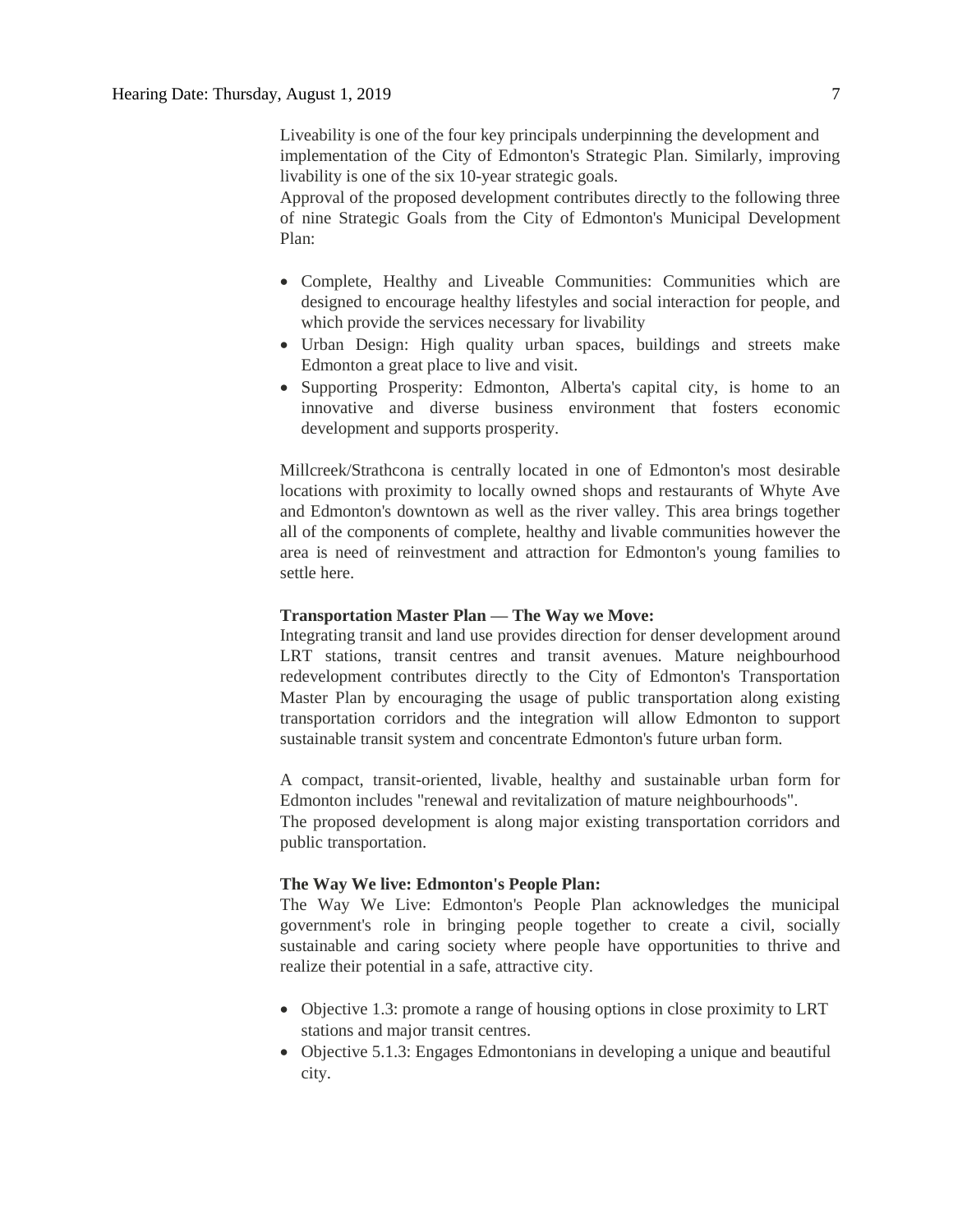Objective 5.1.4: Promotes innovative architecture and design in all areas of the city.

The proposed development will provide a unique design and architecture while providing an alternative housing option for Edmontonians to live in one of Edmonton's core established communities.

# **Other considerations:**

- Redevelopment of mature neighbourhoods helps to reduce the need and expenses associated with new neighbourhood development (i.e. new roads, schools, water and sewer, etc.).
- Helps to alleviate pressure on new community schools that are in many cases already at capacity, while mature neighbourhoods schools are under subscribed or closing.
- Helps to alleviate urban sprawl and promotes population growth in the central areas of the city.
- Contributes to Edmonton's walkability and reduction of reliance on independent/private vehicles.
- The City of Edmonton is committed to diversity-including providing diversity of options for how and where people choose to live

#### *General Matters*

## **Appeal Information:**

The *Municipal Government Act*, RSA 2000, c M-26 states the following:

## **Grounds for Appeal**

**685(1)** If a development authority

- (a) fails or refuses to issue a development permit to a person,
- (b) issues a development permit subject to conditions, or
- (c) issues an order under section 645,

the person applying for the permit or affected by the order under section 645 may appeal to the subdivision and development appeal board.

#### **Appeals**

**686(1)** A development appeal to a subdivision and development appeal board is commenced by filing a notice of the appeal, containing reasons, with the board,

(a) in the case of an appeal made by a person referred to in section 685(1)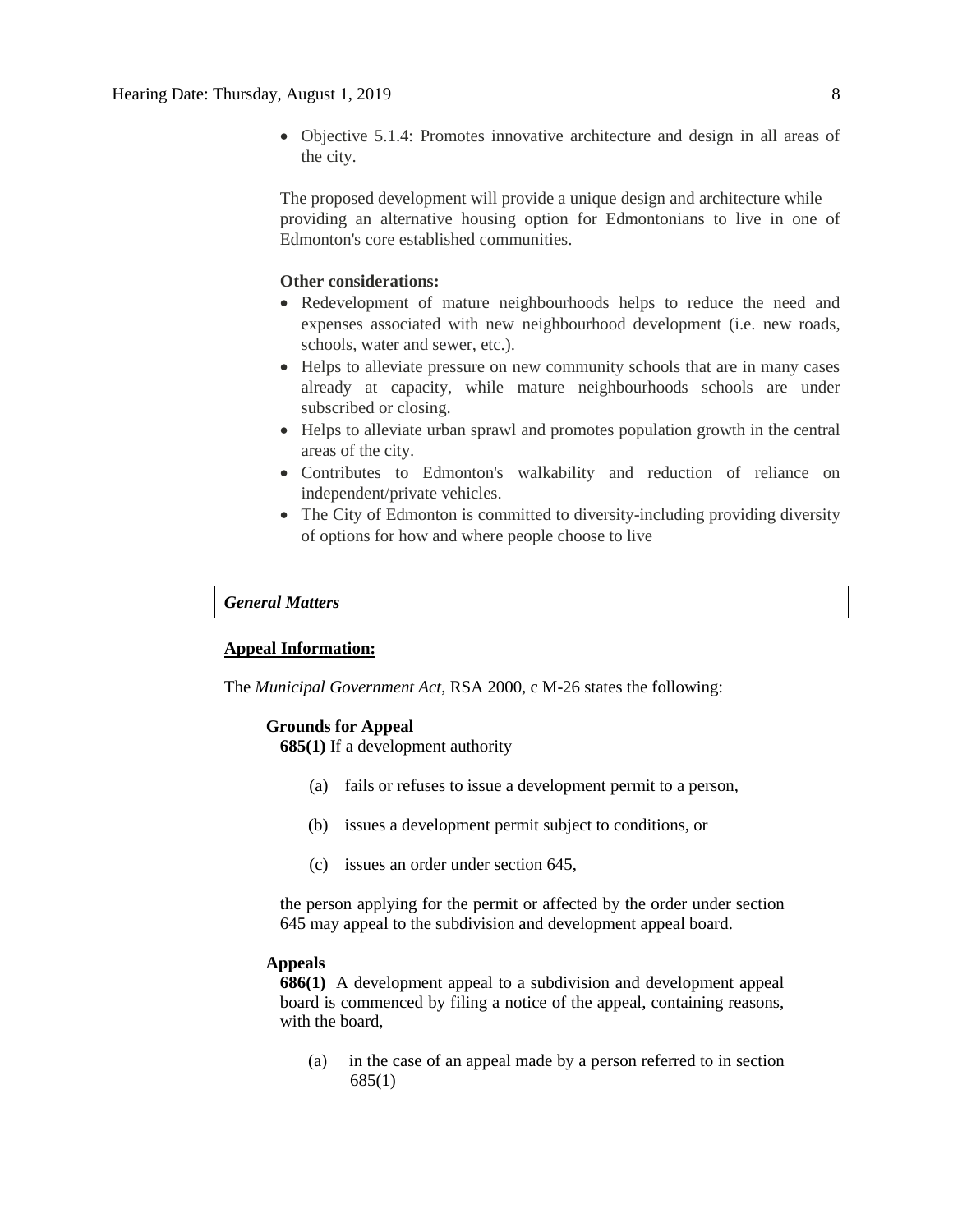- (i) with respect to an application for a development permit,
	- (A) within 21 days after the date on which the written decision is given under section 642, […]

#### **Hearing and Decision**

**687(3)** In determining an appeal, the subdivision and development appeal board

…

- (a.1) must comply with the land use policies;
- (a.2) subject to section 638, must comply with any applicable statutory plans;
- (a.3) subject to clauses (a.4) and (d), must comply with any land use bylaw in effect;
- (a.4) must comply with the applicable requirements of the regulations under the Gaming, Liquor and Cannabis Act respecting the location of premises described in a cannabis licence and distances between those premises and other premises;
	- …
	- (c) may confirm, revoke or vary the order, decision or development permit or any condition attached to any of them or make or substitute an order, decision or permit of its own;
	- (d) may make an order or decision or issue or confirm the issue of a development permit even though the proposed development does not comply with the land use bylaw if, in its opinion,
		- (i) the proposed development would not
			- (A) unduly interfere with the amenities of the neighbourhood, or
			- (B) materially interfere with or affect the use, enjoyment or value of neighbouring parcels of land,

and

(ii) the proposed development conforms with the use prescribed for that land or building in the land use bylaw.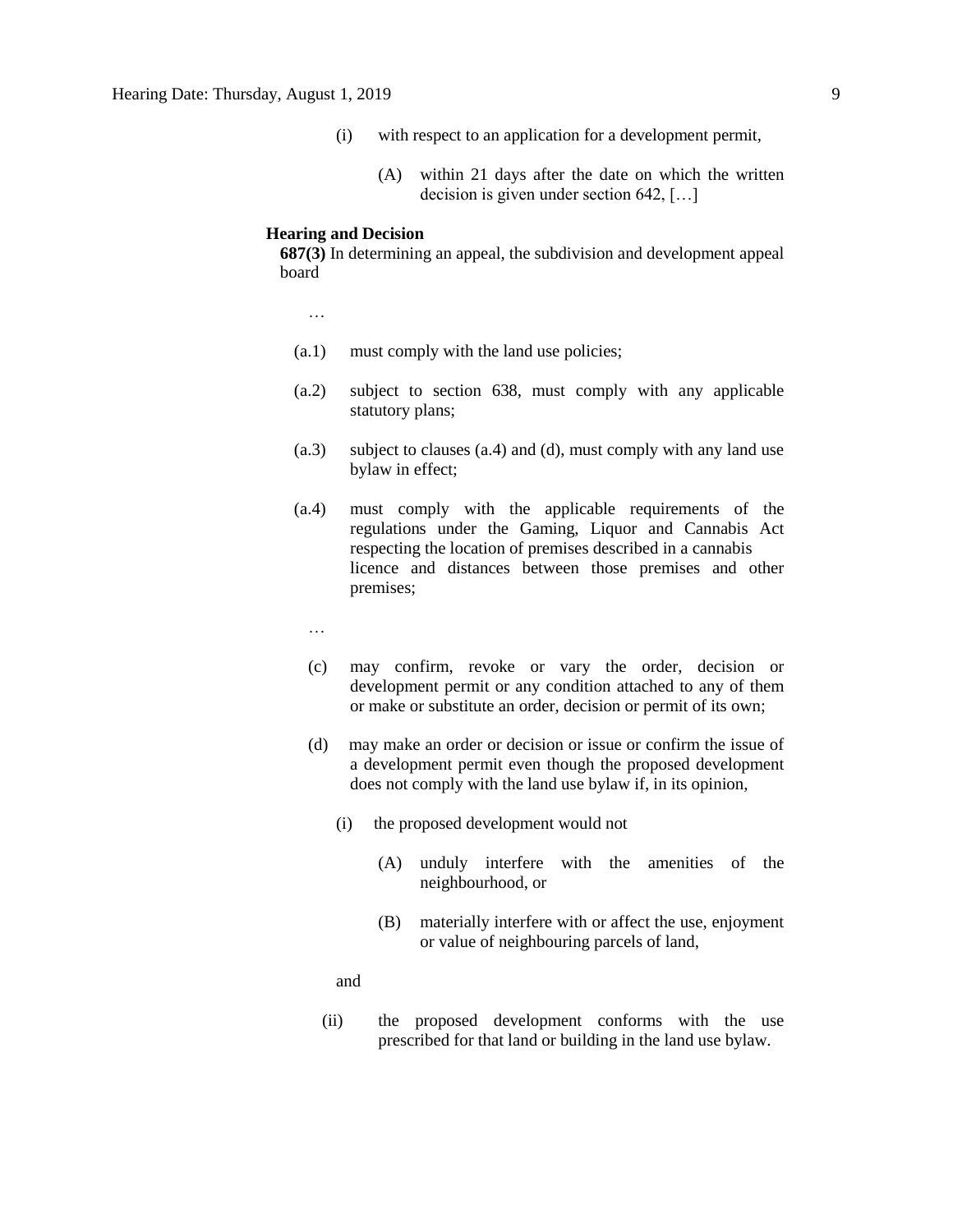#### **General Provisions from the** *Edmonton Zoning Bylaw:*

Under section 115.2(5), **Single Detached Housing** is a **Permitted Use** in the **(RF2) Low Density Infill Zone**.

Under section 7.2(8), **Single Detached Housing** means:

development consisting of a building containing one principal Dwelling which is separate from any other principal Dwelling or building. This Use includes Mobile Homes which conform to Section 78 of this Bylaw.

Section 115.1 states that the **General Purpose** of **(RF2) Low Density Infill Zone** is:

to provide for smaller lot Single Detached Housing with attached Garages in a suburban setting that provides the opportunity for the more efficient utilization of undeveloped suburban areas and includes the opportunity for Secondary Suites and Garden Suites.

Section 814.1 states that the **General Purpose** of the **Mature Neighbourhood Overlay** is:

to regulate residential development in Edmonton's mature residential neighbourhoods, while responding to the context of surrounding development, maintaining the pedestrian-oriented design of the streetscape, and to provide an opportunity for consultation by gathering input from affected parties on the impact of a proposed variance to the Overlay regulations.

## *Mature Neighbourhood Overlay - Height*

Section 814.3(5) states "The maximum Height shall not exceed 8.9 m."

Under section 6.1, **Height** means "a vertical distance between two points."

#### **Development Officer's Determination**

**The maximum Height shall not exceed 8.9 m. (Reference Section 814.3.5) Proposed Height: 9.75 m Exceeds by: 0.85 m There shall be no variance from maximum Height ((Reference Section 11.4.1.b)** [unedited]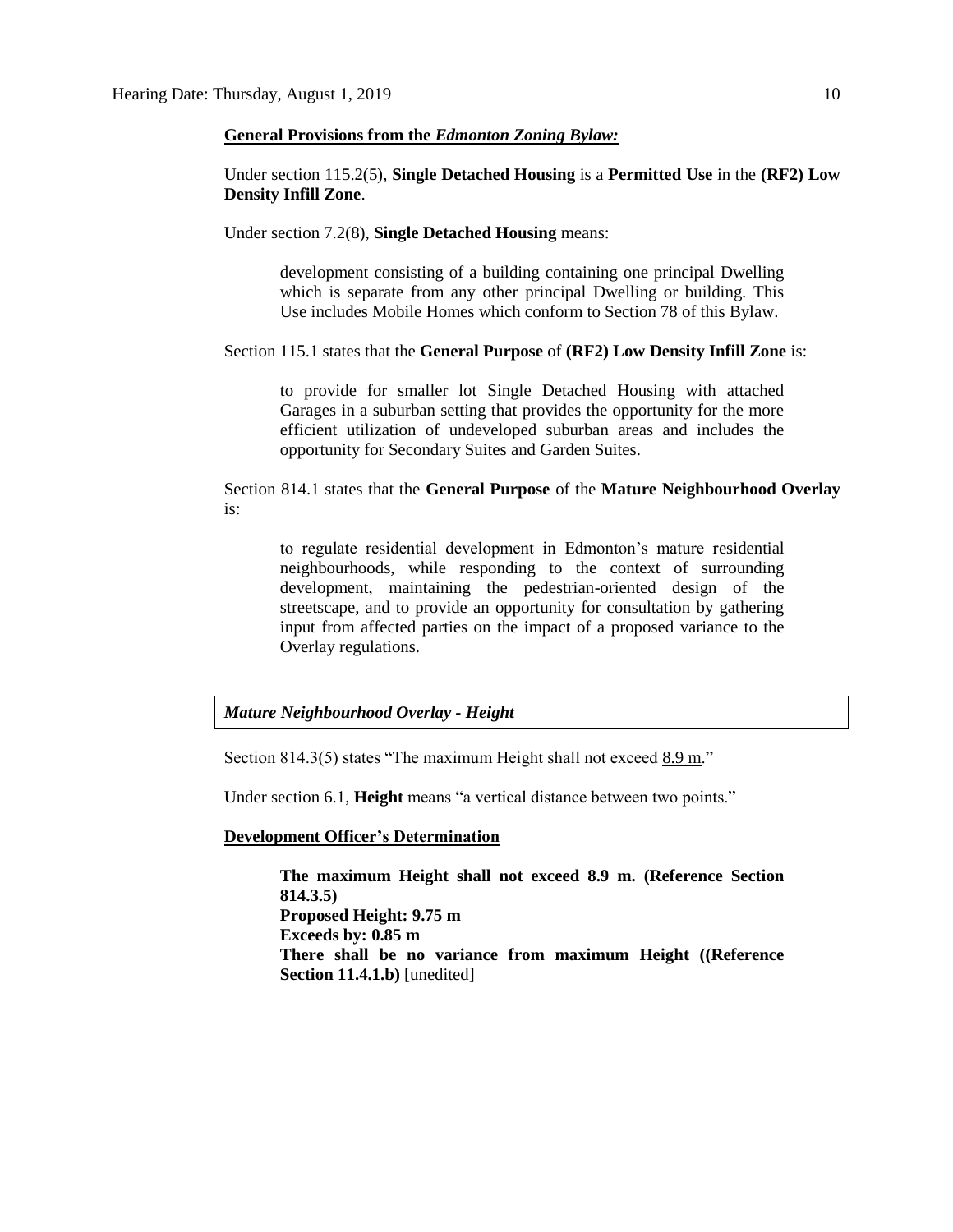#### *Privacy Screening*

Section 814.3(8)(c) states:

Where an interior Side Setback is less than 2.0 m, the proposed Dwelling shall incorporate design techniques, such as, but not limited to, translucent window treatment, window location, raised windows, or Privacy Screening, to reduce direct line of sight into the windows of the Dwelling on the Abutting property.

#### Under section 6.1, **Privacy Screening** means:

a feature that obscures direct and otherwise unimpeded sightlines. Common examples include: vegetative screening, such as shrubs and trees, lattice, masonry or wooden walls, parapet walls, translucent glass or any combination of these or like features. Privacy Screening does not include a balustrade railing or similar railing system.

#### **Development Officer's Determination**

**Privacy Screening shall be incorporated to reduce direct line of sight into the windows of the Dwelling on the Abutting property (Section 814.3.8.c)**

**The uppermost deck is not provided with Privacy Screen.** [unedited]

# *Projection into Setbacks*

Section 44.1 states the following:

The following features may project into a required Setback or Separation Space as provided for below:

a. …

- b. Notwithstanding subsection 44.2(a), unenclosed steps, including a landing  $1.5 \text{ m}^2$  or less, may project into a required Setback, provided:
	- …
	- ii. the unenclosed steps or landing do not exceed a Height of [1.0 m](javascript:void(0);) above finished ground level;

…

c. …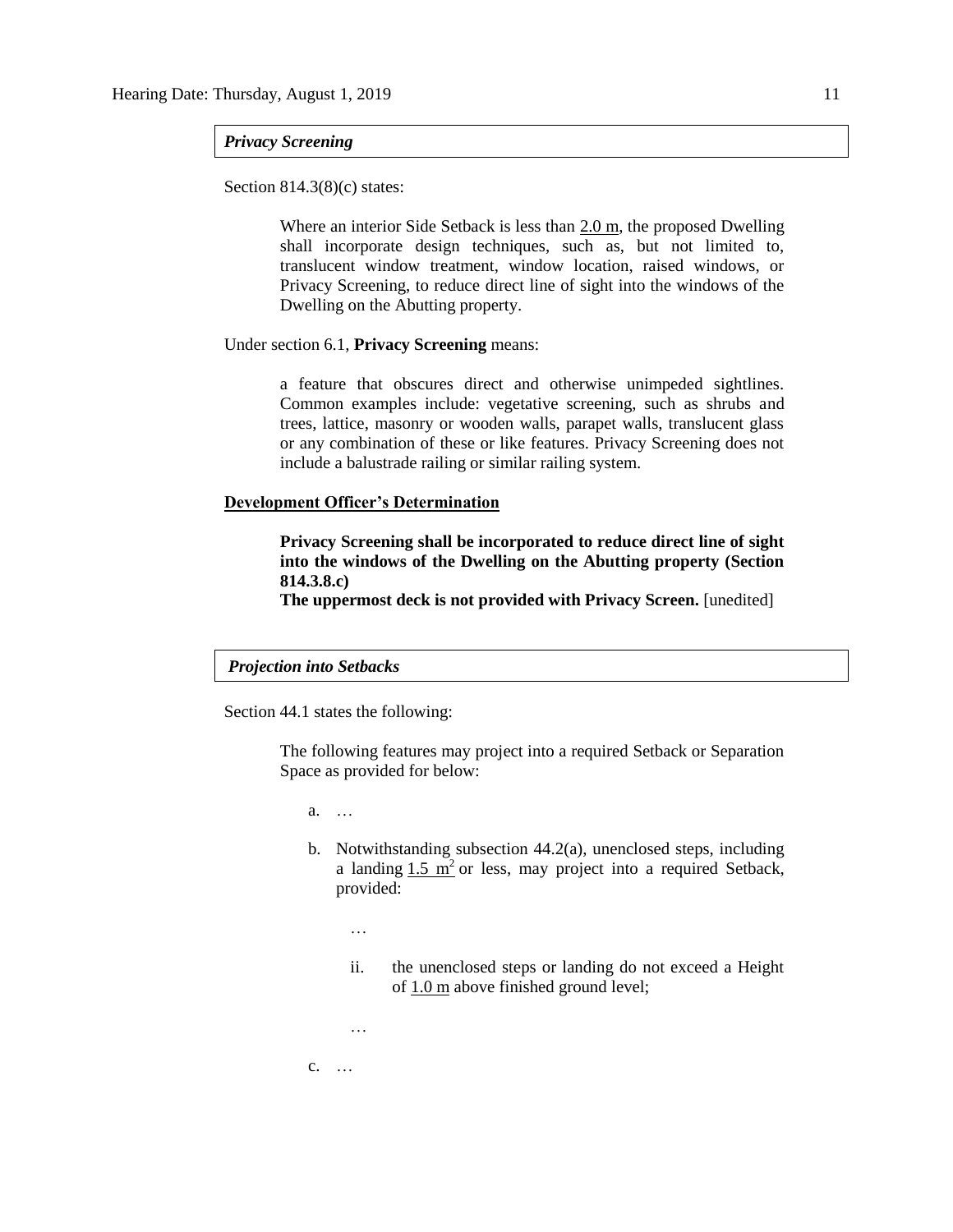Under section 6.1, **Front Setback** means:

the distance that a development or a specified portion of it, must be set back from a Front Lot Line. A Front Setback is not a Front Yard, Amenity Space or Separation Space.



# **Development Officer's Determination**

**The Height of unenclosed step that projects into the Setback (Front) shall not exceed 1 m (Section 44.1.b.ii) Proposed: 2.4 m Exceeds by: 1.4 m** [unedited]

# *Community Consultation*

Section 814.5(1) states the following with respect to Proposed Variances:

When the Development Officer receives a Development Permit Application for a new principal building, or a new Garden Suite that does not comply with any regulation contained within this Overlay, or receives a Development Permit for alterations to an existing structure that require a variance to Section 814.3(1), 814.3(3), 814.3(5) and 814.3(9) of this Overlay:

- a. the Development Officer shall send notice, to the recipient parties specified in Table 814.5(2), to outline any requested variances to the Overlay and solicit comments directly related to the proposed variance;
- b. the Development Officer shall not render a decision on the Development Permit application until 21 days after notice has been sent, unless the Development Officer receives feedback from the specified affected parties in accordance with Table 814.5(2); and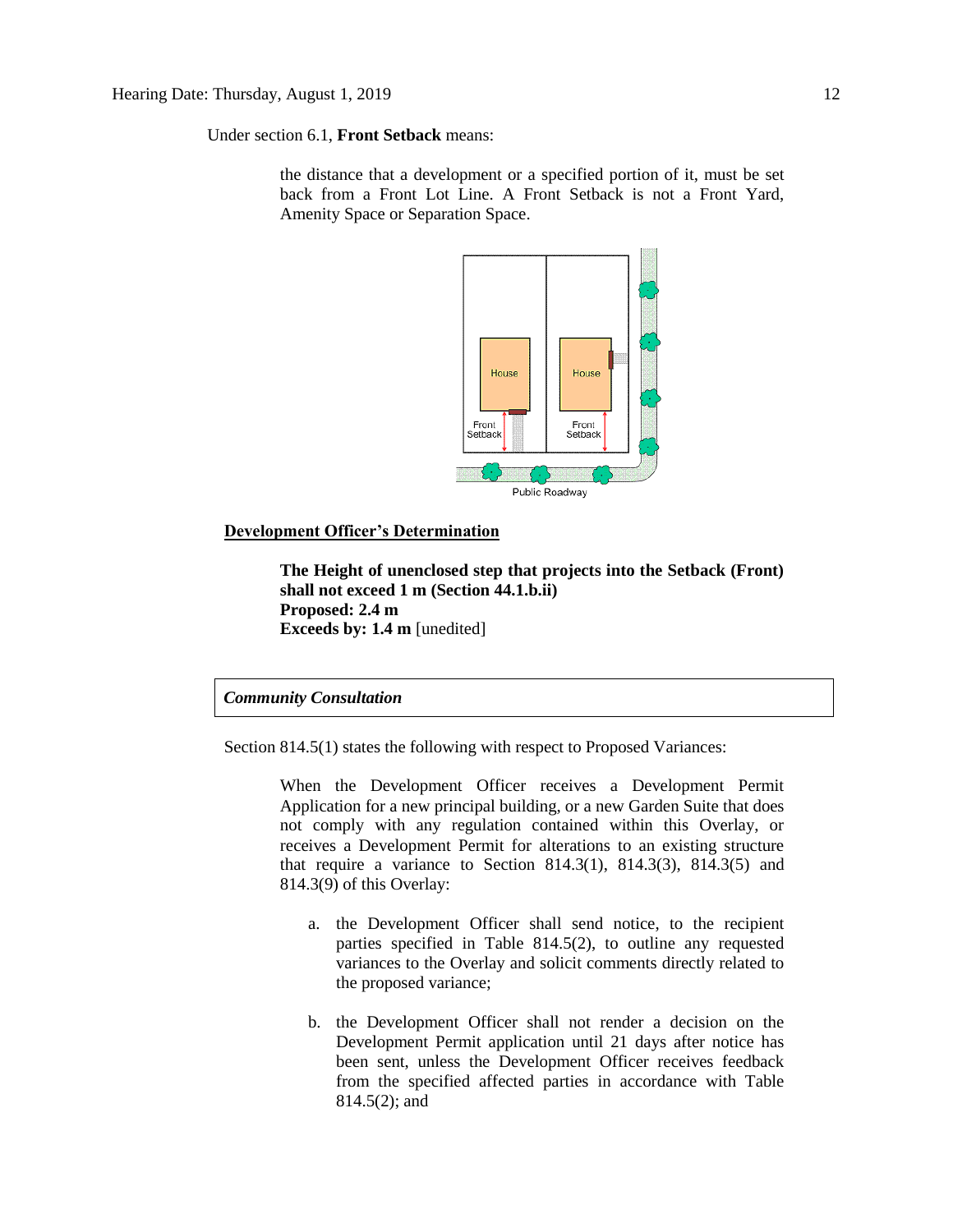c. the Development Officer shall consider any comments directly related to the proposed variance when determining whether to approve the Development Permit Application in accordance with Sections 11.3 and 11.4.

# Section 814.5(2) states:

| Tier#  | <b>Recipient Parties</b>                                                                                                                                                                                                                                               | <b>Affected Parties</b>                                                                                                                                                                     | <b>Regulation of this Overlay</b><br>to be Varied |
|--------|------------------------------------------------------------------------------------------------------------------------------------------------------------------------------------------------------------------------------------------------------------------------|---------------------------------------------------------------------------------------------------------------------------------------------------------------------------------------------|---------------------------------------------------|
| Tier 1 | The municipal address<br>and assessed owners of<br>land wholly or<br>the<br>partially located within a<br>distance of $60.0$ metres $\vert 60.0$ metres of the<br>Site of the<br>of the<br>proposed development<br>and the President of<br>Community<br>each<br>League | The assessed owners<br>of the land wholly or<br>partially<br>located<br>within a distance of<br>Site of the proposed<br>development and the<br>President of each<br><b>Community League</b> | $814.3(5)$ - Height                               |
| Tier 2 |                                                                                                                                                                                                                                                                        |                                                                                                                                                                                             | .                                                 |
| Tier 3 | The municipal address<br>and assessed owners of of the land Abutting<br>the land Abutting the<br>Site of the proposed<br>development and the<br>President<br>of<br>each<br><b>Community League</b>                                                                     | The assessed owners<br>Site of<br>the<br>the<br>proposed<br>development                                                                                                                     | $814.3(9)$ - Side Setbacks<br>and Privacy         |

# Notice to Applicant/Appellant

Provincial legislation requires that the Subdivision and Development Appeal Board issue its official decision in writing within fifteen days of the conclusion of the hearing.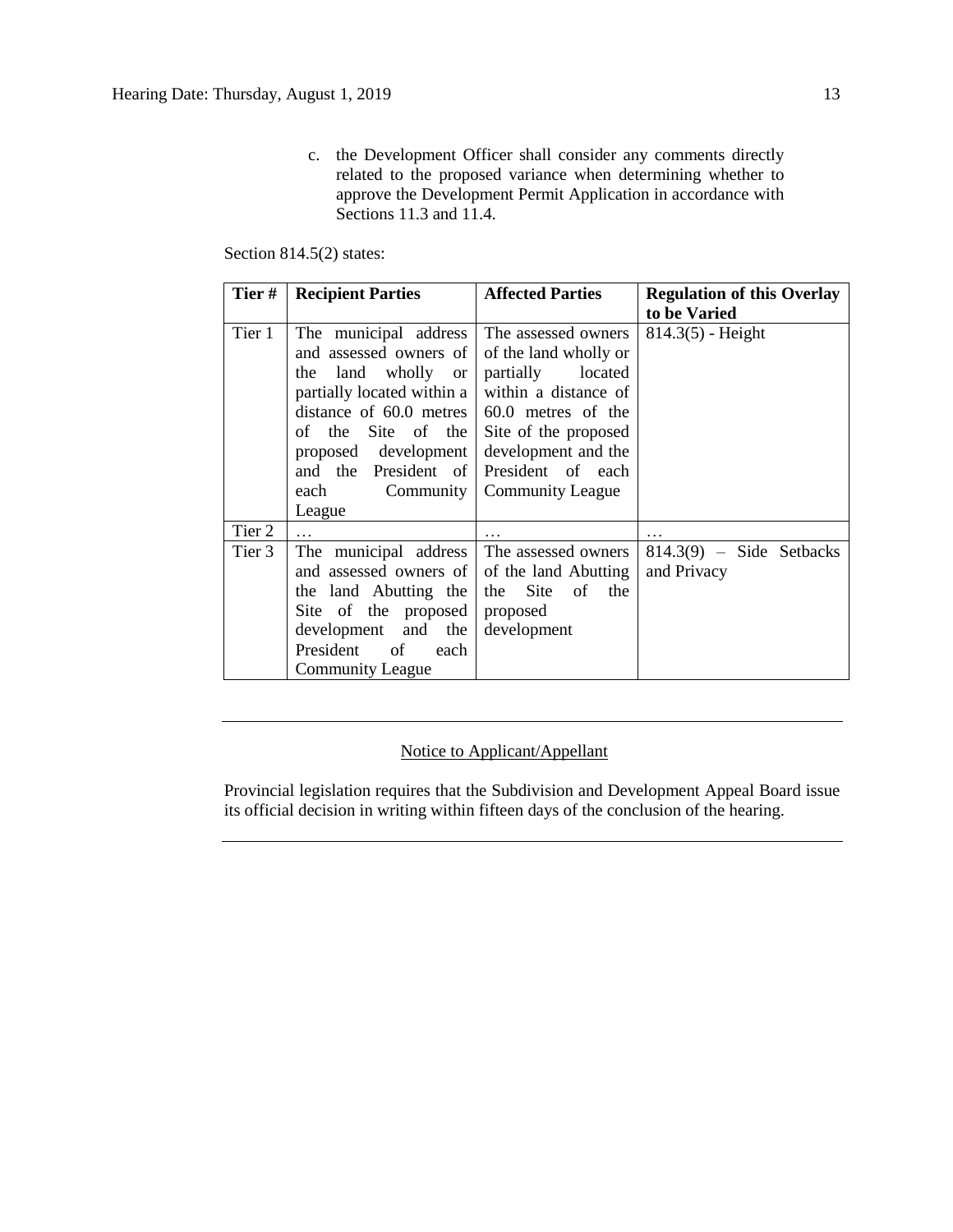| <b>Following</b>                                                                                                                                                                                         | Printed:<br><b>Application for</b><br>Page:                    | Project Number: 297464379-001<br><b>Application Date:</b><br>NOV 11, 2018<br>June 24, 2019 at 2:29 PM<br>1 of 2 |
|----------------------------------------------------------------------------------------------------------------------------------------------------------------------------------------------------------|----------------------------------------------------------------|-----------------------------------------------------------------------------------------------------------------|
|                                                                                                                                                                                                          | <b>Minor Development Permit</b>                                |                                                                                                                 |
| This document is a Development Permit Decision for the development application described below.                                                                                                          |                                                                |                                                                                                                 |
| Applicant                                                                                                                                                                                                | Property Address(es) and Legal Description(s)                  |                                                                                                                 |
|                                                                                                                                                                                                          | 9809 - 92 AVENUE NW<br>Plan 1822787 Blk 128 Lot 21B            |                                                                                                                 |
|                                                                                                                                                                                                          |                                                                |                                                                                                                 |
| <b>Scope of Application</b>                                                                                                                                                                              |                                                                |                                                                                                                 |
| To construct a Single Detached House with fireplace, uncovered deck and walkout Basement development.                                                                                                    |                                                                |                                                                                                                 |
| <b>Permit Details</b>                                                                                                                                                                                    |                                                                |                                                                                                                 |
| # of Dwelling Units Add/Remove: 1                                                                                                                                                                        | # of Primary Dwelling Units To Construct:                      |                                                                                                                 |
| # of Secondary Suite Dwelling Units To Construct:                                                                                                                                                        | <b>Class of Permit:</b>                                        |                                                                                                                 |
| Client File Reference Number:                                                                                                                                                                            | Lot Grading Needed?:                                           |                                                                                                                 |
| Minor Dev. Application Fee: Single Detached House                                                                                                                                                        | New Sewer Service Required: N                                  |                                                                                                                 |
| Secondary Suite Included ?: N                                                                                                                                                                            | Stat. Plan Overlay/Annex Area: Mature Neighbourhood<br>Overlay |                                                                                                                 |
| I/We certify that the above noted details are correct.                                                                                                                                                   |                                                                |                                                                                                                 |
| Applicant signature:                                                                                                                                                                                     |                                                                |                                                                                                                 |
| <b>Development Application Decision</b>                                                                                                                                                                  |                                                                |                                                                                                                 |
| Refused                                                                                                                                                                                                  |                                                                |                                                                                                                 |
| Issue Date: Jun 24, 2019 Development Authority: ANGELES, JOSELITO                                                                                                                                        |                                                                |                                                                                                                 |
| <b>Reason for Refusal</b>                                                                                                                                                                                |                                                                |                                                                                                                 |
| The maximum Height shall not exceed 8.9 m. (Reference Section 814.3.5)<br>Proposed Height: 9.75 m<br>Exceeds by: 0.85 m                                                                                  |                                                                |                                                                                                                 |
| There shall be no variance from maximum Height ((Reference Section 11.4.1.b)                                                                                                                             |                                                                |                                                                                                                 |
| Privacy Screening shall be incorporated to reduce direct line of sight into the windows of the Dwelling on the Abutting property<br>(Section 814.3.8.c)                                                  |                                                                |                                                                                                                 |
| The uppermost deck is not provided with Privacy Screen.                                                                                                                                                  |                                                                |                                                                                                                 |
| The Height of unenclosed step that projects into the Setback (Front) shall not exceed 1 m (Section 44.1.b.ii)<br>Proposed: 2.4 m<br>Exceeds by: 1.4 m                                                    |                                                                |                                                                                                                 |
| <b>Rights of Appeal</b><br>The Applicant has the right of appeal within 21 days after the date on which the decision is made, as outlined in Section 683<br>through 689 of the Municipal Government Act. |                                                                |                                                                                                                 |
|                                                                                                                                                                                                          |                                                                |                                                                                                                 |
|                                                                                                                                                                                                          | THIS IS NOT A PERMIT                                           |                                                                                                                 |

 $\overline{a}$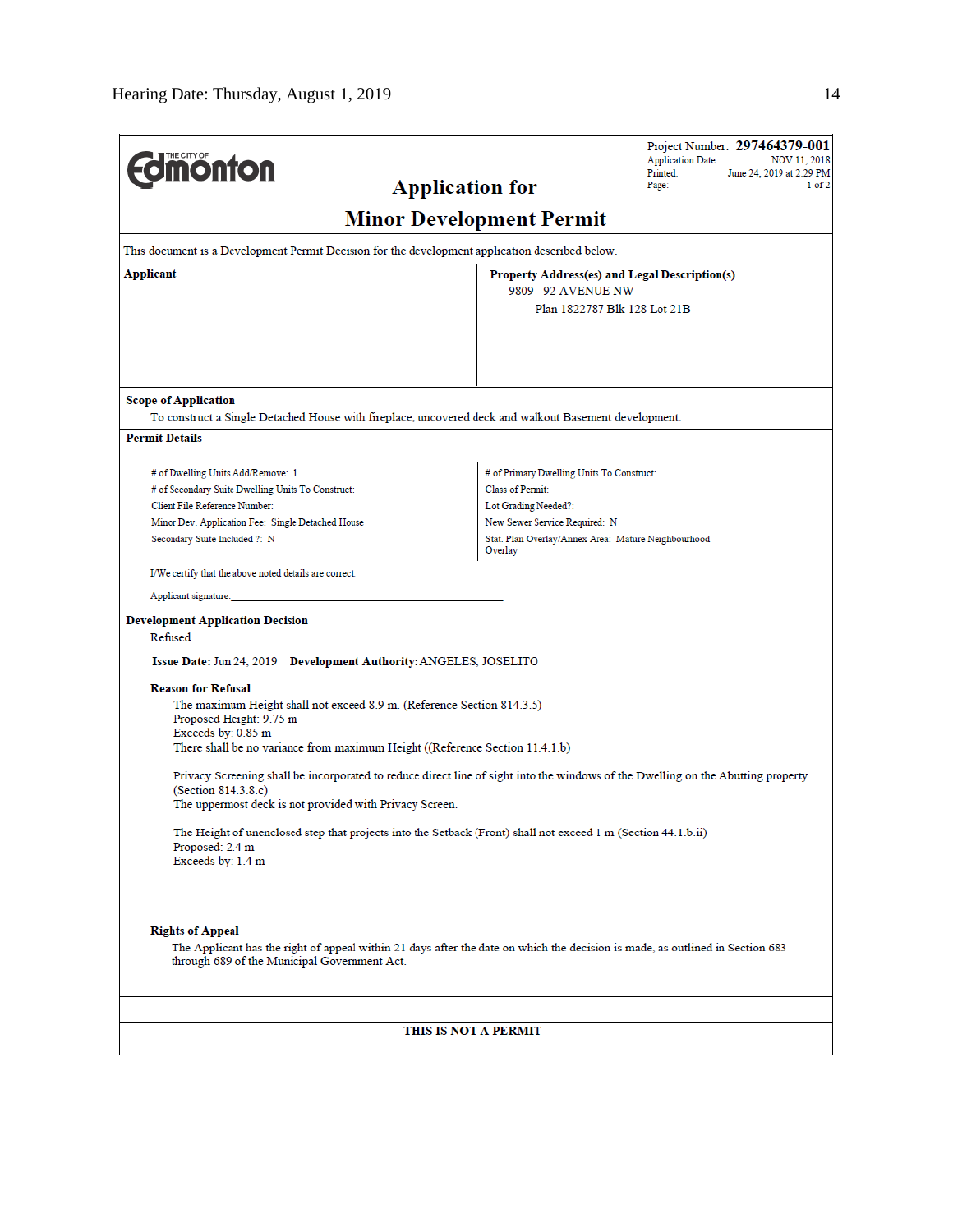| <b>Edinonton</b>                  |                                 |                        |                 | <b>Application Date:</b><br>Printed: | Project Number: 297464379-001<br>NOV 11, 2018<br>June 24, 2019 at 2:29 PM |  |  |  |
|-----------------------------------|---------------------------------|------------------------|-----------------|--------------------------------------|---------------------------------------------------------------------------|--|--|--|
|                                   |                                 | <b>Application for</b> |                 | Page:                                | $2$ of $2$                                                                |  |  |  |
|                                   | <b>Minor Development Permit</b> |                        |                 |                                      |                                                                           |  |  |  |
| Fees                              |                                 |                        |                 |                                      |                                                                           |  |  |  |
|                                   | <b>Fee Amount</b>               | <b>Amount Paid</b>     | Receipt#        | <b>Date Paid</b>                     |                                                                           |  |  |  |
| Development Permit Inspection Fee | \$204.00                        | \$204.00               | 777388070526001 | Nov 11, 2018                         |                                                                           |  |  |  |
| Dev. Application Fee              | \$485.00                        | \$485.00               | 777388070526001 | Nov 11, 2018                         |                                                                           |  |  |  |
| Lot Grading Fee                   | \$143.00                        | \$143.00               | 777388070526001 | Nov 11, 2018                         |                                                                           |  |  |  |
| <b>Total GST Amount:</b>          | \$0.00                          |                        |                 |                                      |                                                                           |  |  |  |
| <b>Totals for Permit:</b>         | \$832.00                        | \$832.00               |                 |                                      |                                                                           |  |  |  |
|                                   |                                 |                        |                 |                                      |                                                                           |  |  |  |
|                                   |                                 |                        |                 |                                      |                                                                           |  |  |  |
|                                   |                                 |                        |                 |                                      |                                                                           |  |  |  |
|                                   |                                 | THIS IS NOT A PERMIT   |                 |                                      |                                                                           |  |  |  |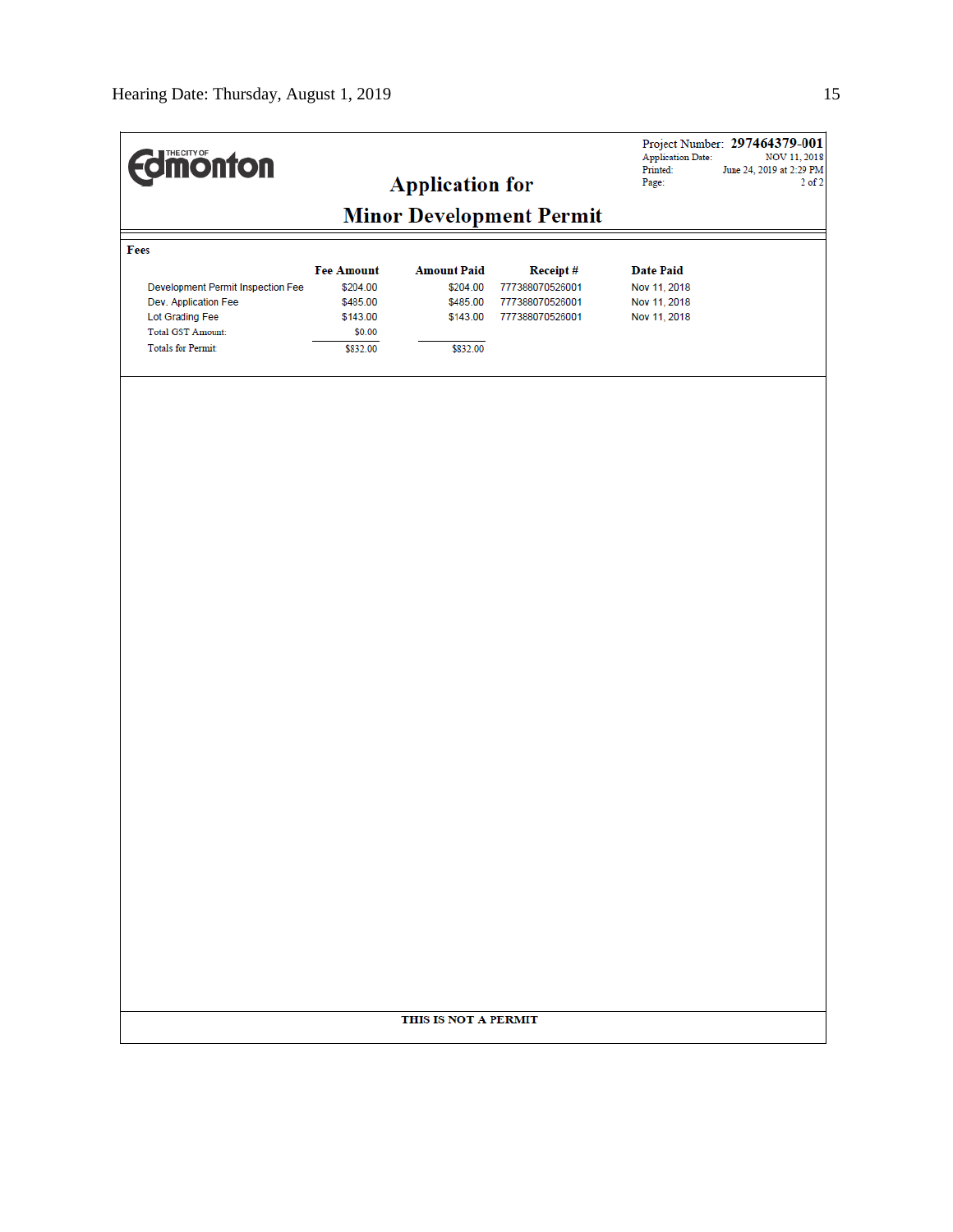| This document is a Development Permit Decision for the development application described below.                                                                                                                    | <b>Application for</b><br><b>Minor Development Permit</b>                            |  |
|--------------------------------------------------------------------------------------------------------------------------------------------------------------------------------------------------------------------|--------------------------------------------------------------------------------------|--|
|                                                                                                                                                                                                                    |                                                                                      |  |
|                                                                                                                                                                                                                    |                                                                                      |  |
| Applicant                                                                                                                                                                                                          | Property Address(es) and Legal Description(s)                                        |  |
|                                                                                                                                                                                                                    | 9811 - 92 AVENUE NW<br>Plan 1822787 Blk 128 Lot 21A                                  |  |
| <b>Scope of Application</b>                                                                                                                                                                                        |                                                                                      |  |
| To construct a Single Detached House with fireplace, uncovered deck and walkout Basement development.                                                                                                              |                                                                                      |  |
| <b>Permit Details</b>                                                                                                                                                                                              |                                                                                      |  |
|                                                                                                                                                                                                                    |                                                                                      |  |
| # of Dwelling Units Add/Remove: 1                                                                                                                                                                                  | # of Primary Dwelling Units To Construct:                                            |  |
| # of Secondary Suite Dwelling Units To Construct:                                                                                                                                                                  | Class of Permit:                                                                     |  |
| Client File Reference Number:                                                                                                                                                                                      | Lot Grading Needed?:                                                                 |  |
| Minor Dev. Application Fee: Single Detached House<br>Secondary Suite Included ?: N                                                                                                                                 | New Sewer Service Required: Y<br>Stat. Plan Overlay/Annex Area: Mature Neighbourhood |  |
|                                                                                                                                                                                                                    | Overlay                                                                              |  |
| I/We certify that the above noted details are correct.                                                                                                                                                             |                                                                                      |  |
| Applicant signature:                                                                                                                                                                                               |                                                                                      |  |
| <b>Development Application Decision</b>                                                                                                                                                                            |                                                                                      |  |
| Refused                                                                                                                                                                                                            |                                                                                      |  |
| Issue Date: Jun 24, 2019 Development Authority: ANGELES, JOSELITO                                                                                                                                                  |                                                                                      |  |
| <b>Reason for Refusal</b>                                                                                                                                                                                          |                                                                                      |  |
| The maximum Height shall not exceed 8.9 m. (Reference Section 814.3.5)<br>Proposed Height: 9.75 m                                                                                                                  |                                                                                      |  |
| Exceeds by: 0.85 m<br>There shall be no variance from maximum Height (Reference Section 11.4.1.b)                                                                                                                  |                                                                                      |  |
|                                                                                                                                                                                                                    |                                                                                      |  |
| Privacy Screening shall be incorporated to reduce direct line of sight into the windows of the Dwelling on the Abutting property<br>(Section 814.3.8.c)<br>The uppermost deck is not provided with Privacy Screen. |                                                                                      |  |
| The Height of unenclosed step that projects into the Setback (Front) shall not exceed 1 m (Section 44.1.b.ii)<br>Proposed: 2.4 m<br>Exceeds by: 1.4 m                                                              |                                                                                      |  |
| <b>Rights of Appeal</b><br>The Applicant has the right of appeal within 21 days after the date on which the decision is made, as outlined in Section 683<br>through 689 of the Municipal Government Act.           |                                                                                      |  |
|                                                                                                                                                                                                                    | THIS IS NOT A PERMIT                                                                 |  |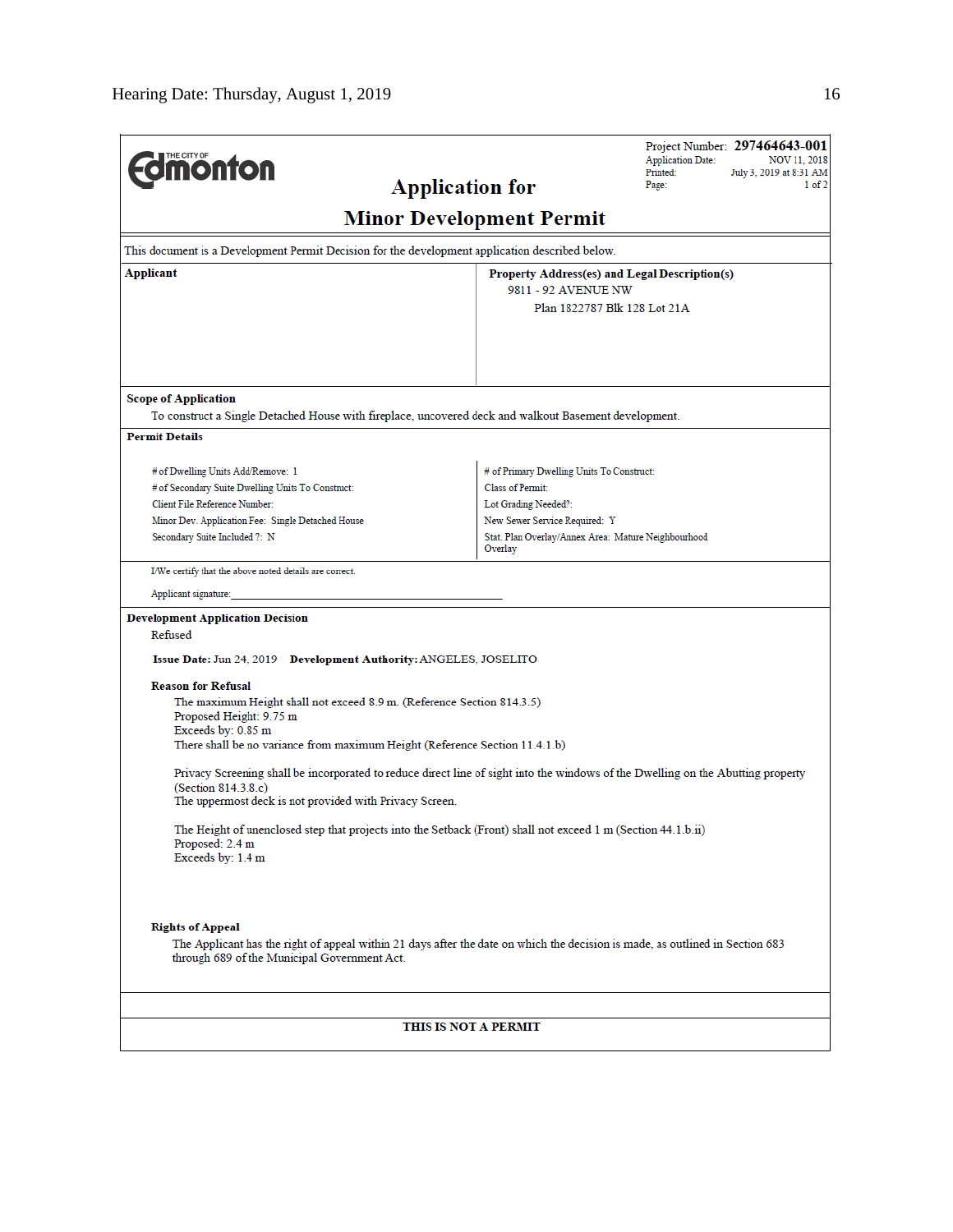| <b>Edmonton</b>                                                                                                                                                    |                                                                                             | <b>Application for</b>                                                             |                                                                                      | <b>Application Date:</b><br>Printed:<br>Page:                                    | Project Number: 297464643-001<br>NOV 11, 2018<br>July 3, 2019 at 8:31 AM<br>$2$ of $2$ |
|--------------------------------------------------------------------------------------------------------------------------------------------------------------------|---------------------------------------------------------------------------------------------|------------------------------------------------------------------------------------|--------------------------------------------------------------------------------------|----------------------------------------------------------------------------------|----------------------------------------------------------------------------------------|
|                                                                                                                                                                    |                                                                                             |                                                                                    | <b>Minor Development Permit</b>                                                      |                                                                                  |                                                                                        |
| Fees                                                                                                                                                               |                                                                                             |                                                                                    |                                                                                      |                                                                                  |                                                                                        |
| Sanitary Sewer Trunk Fund<br>Development Permit Inspection Fee<br>Dev. Application Fee<br>Lot Grading Fee<br><b>Total GST Amount:</b><br><b>Totals for Permit:</b> | <b>Fee Amount</b><br>\$1,629.00<br>\$204.00<br>\$485.00<br>\$143.00<br>\$0.00<br>\$2,461.00 | <b>Amount Paid</b><br>\$1,629.00<br>\$204.00<br>\$485.00<br>\$143.00<br>\$2,461.00 | <b>Receipt#</b><br>05474601<br>777390007576001<br>777390007576001<br>777390007576001 | <b>Date Paid</b><br>Nov 15, 2018<br>Nov 11, 2018<br>Nov 11, 2018<br>Nov 11, 2018 |                                                                                        |
|                                                                                                                                                                    |                                                                                             |                                                                                    |                                                                                      |                                                                                  |                                                                                        |
|                                                                                                                                                                    |                                                                                             | THIS IS NOT A PERMIT                                                               |                                                                                      |                                                                                  |                                                                                        |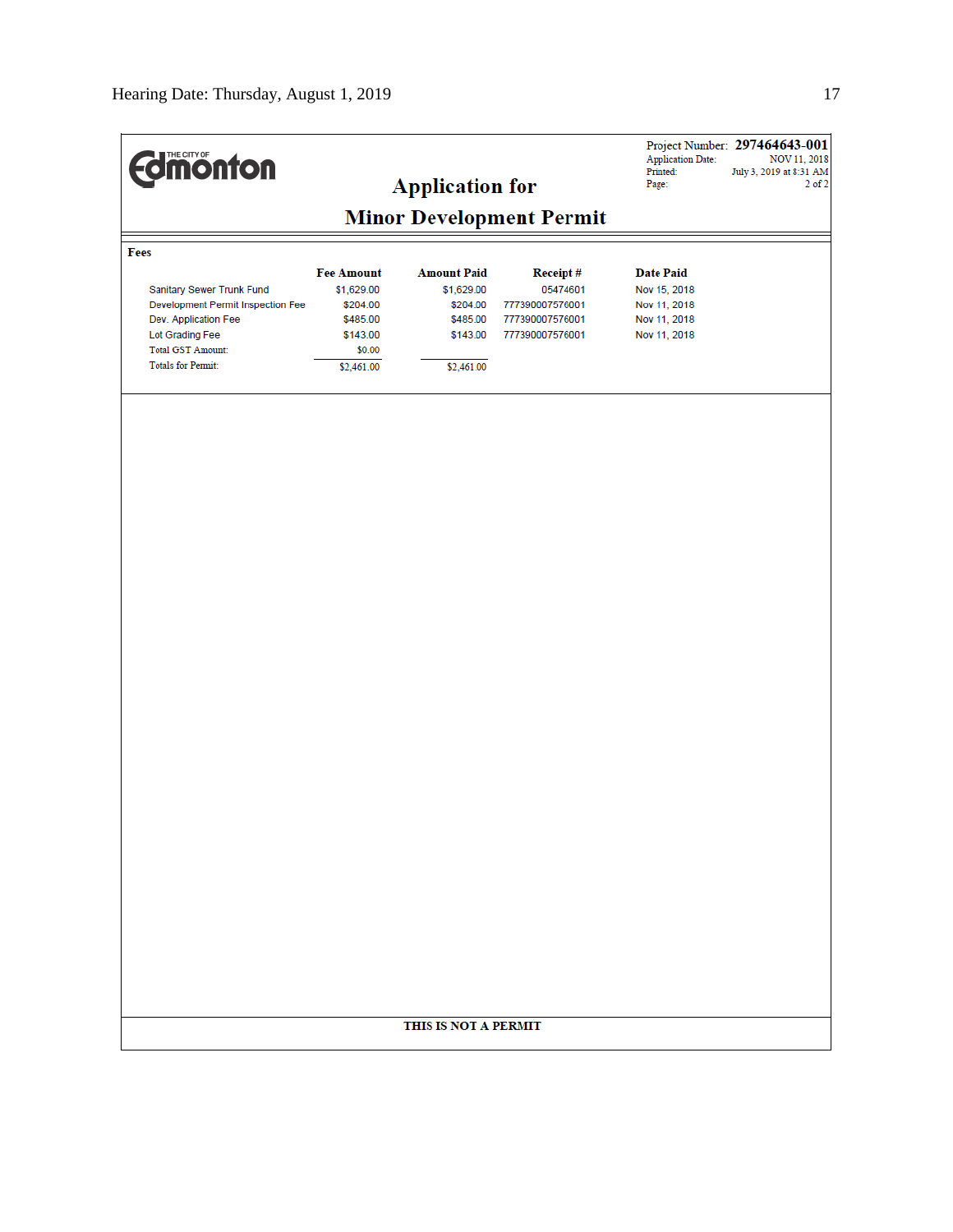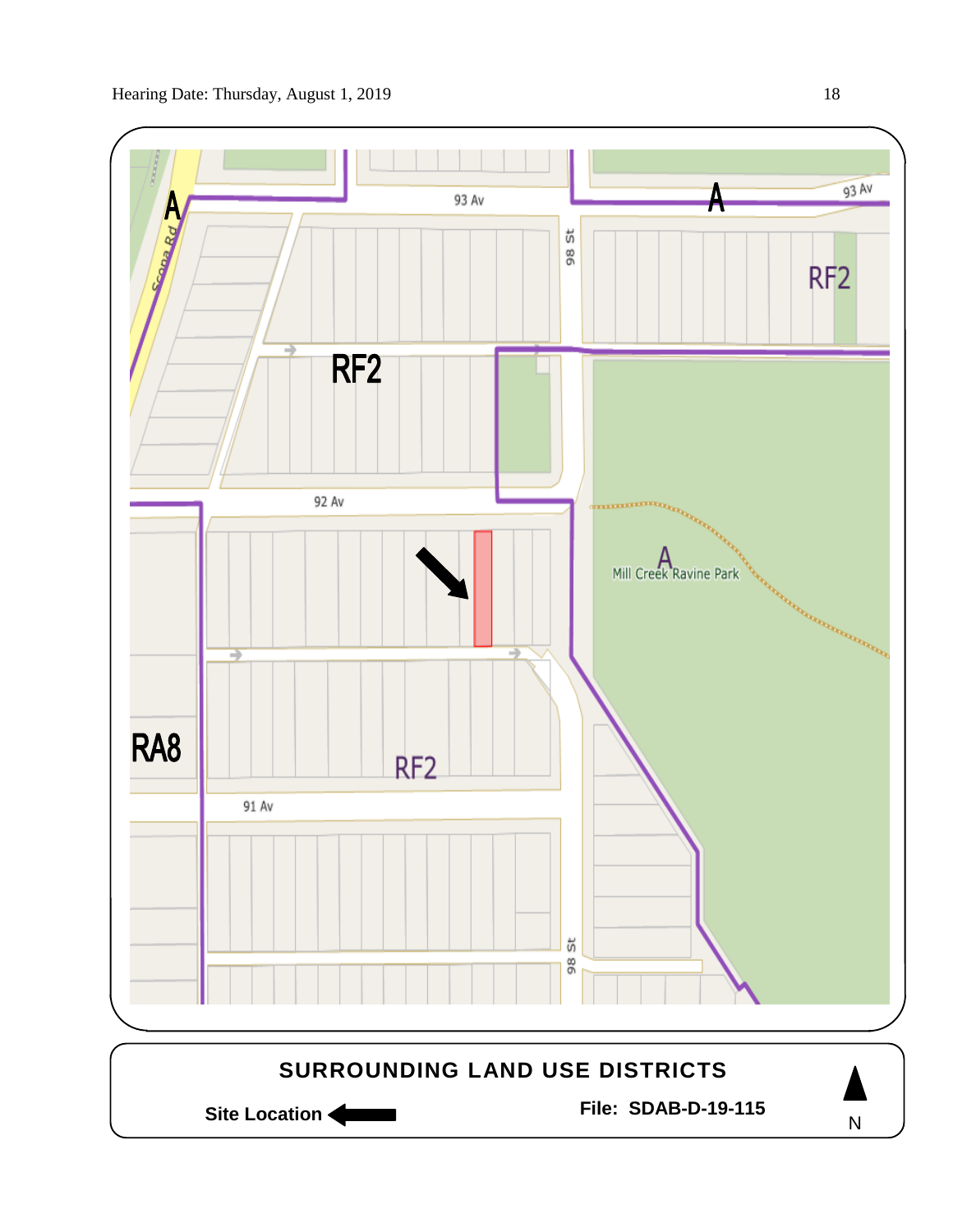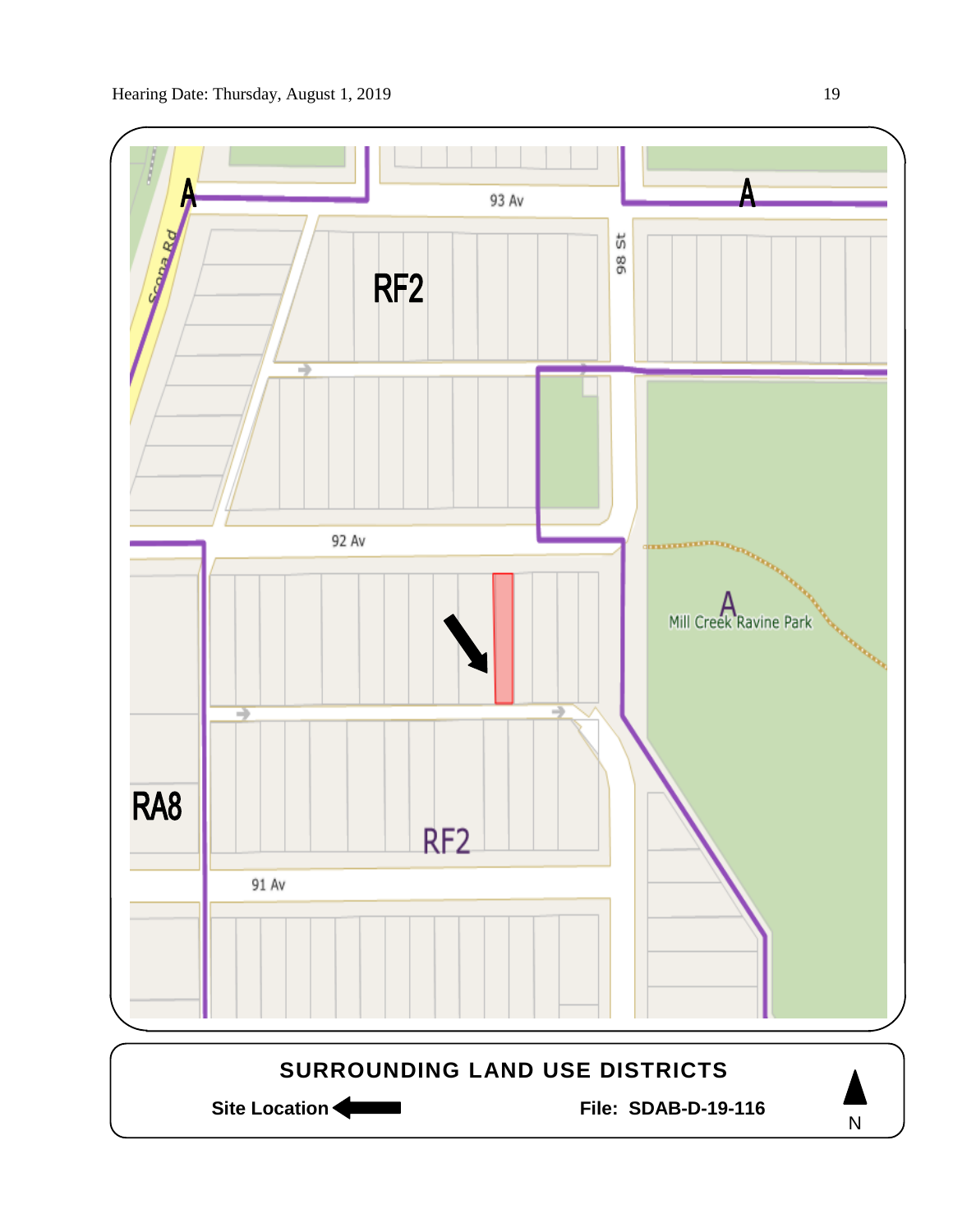| <b>ITEM III: 10:30 A.M.</b> |                                                        |  | FILE: SDAB-D-19-117                                                                                                   |  |  |
|-----------------------------|--------------------------------------------------------|--|-----------------------------------------------------------------------------------------------------------------------|--|--|
|                             | AN APPEAL FROM THE DECISION OF THE DEVELOPMENT OFFICER |  |                                                                                                                       |  |  |
|                             | <b>APPELLANT:</b>                                      |  |                                                                                                                       |  |  |
|                             | <b>APPLICATION NO.:</b>                                |  | 312131072-001                                                                                                         |  |  |
|                             | <b>APPLICATION TO:</b>                                 |  | Construct an ancillary administrative<br>office building to an existing Senior's<br><b>Apartment Housing facility</b> |  |  |
|                             | <b>DECISION OF THE</b><br>DEVELOPMENT AUTHORITY:       |  | Refused                                                                                                               |  |  |
|                             | <b>DECISION DATE:</b>                                  |  | June 27, 2019                                                                                                         |  |  |
|                             | <b>DATE OF APPEAL:</b>                                 |  | July 3, 2019                                                                                                          |  |  |
|                             | MUNICIPAL DESCRIPTION<br>OF SUBJECT PROPERTY:          |  | 12603 / 12511 - 135 Avenue NW                                                                                         |  |  |
|                             | <b>LEGAL DESCRIPTION:</b>                              |  | Plan 9724004 Blk 10 Lot 6, Plan 9724010<br>Unit 1                                                                     |  |  |
|                             | ZONE:                                                  |  | DC2.897 Site Specific Development<br><b>Control Provision</b>                                                         |  |  |
|                             | <b>OVERLAY:</b>                                        |  | N/A                                                                                                                   |  |  |
|                             | STATUTORY PLAN:                                        |  | N/A                                                                                                                   |  |  |
|                             |                                                        |  |                                                                                                                       |  |  |

# *Grounds for Appeal*

The Appellant provided the following reasons for appealing the decision of the Development Authority:

> Kensington Village houses LTC, Supportive Living SL4 and SL4D, plus seniors rental apartments and seniors condos.

> Over the years a number of the resident support spaces have been converted into administrative offices. The administrative offices are scattered throughout the facility, wherever it was deemed that a support space could be repurposed, thus making for a very poor collaborative work environment and very poor LEAN operation.

> The individuals that don't have office space work wherever than can, in the cafeteria at a dining table or in a resident lounge or dining room at a dining table or sofa. Besides the in-ability of staff to focus and maintain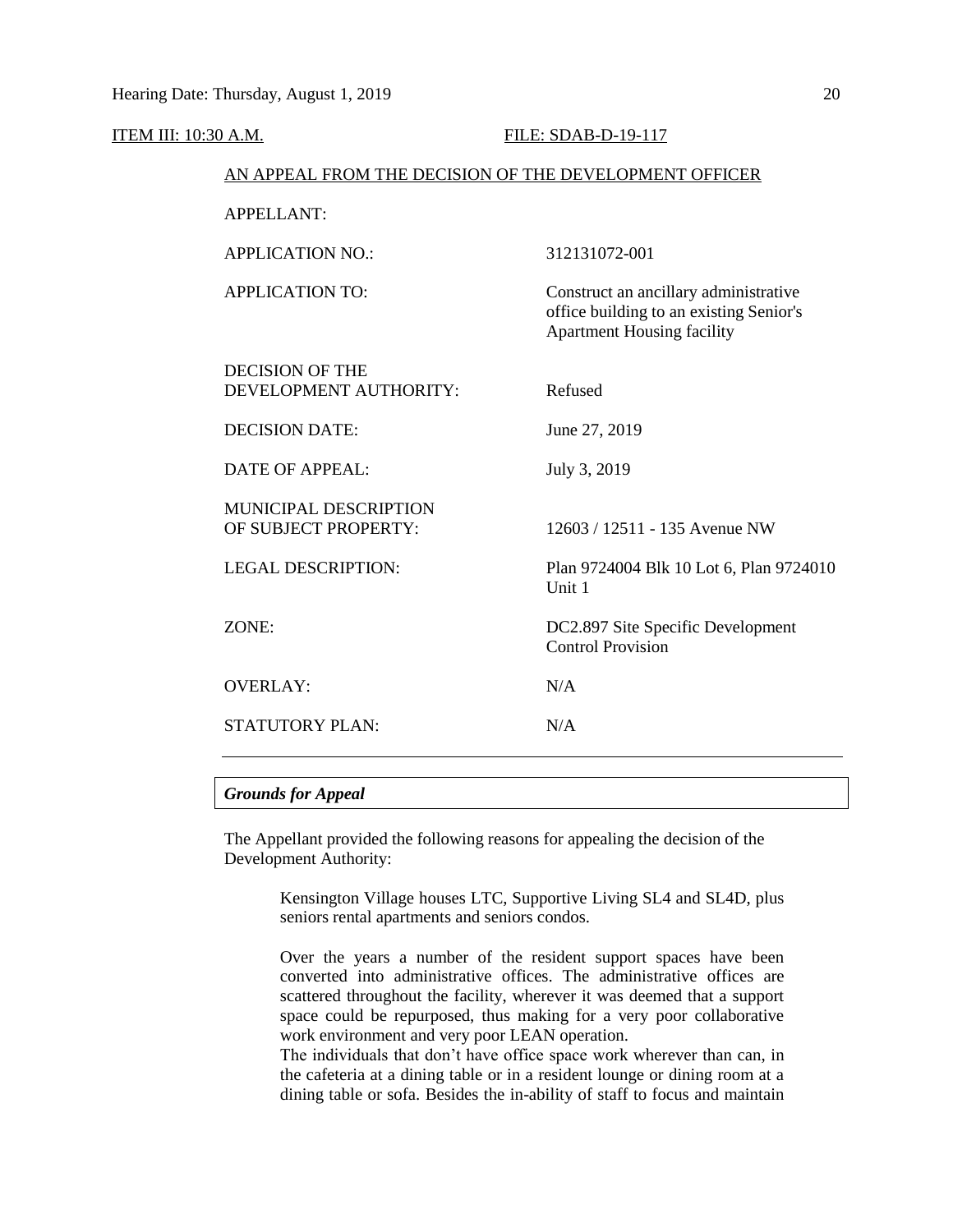confidential records, they are working in an ergonomically incorrect office setting. The proposed office building will consolidate the administrative staff in one location, provide them with an appropriate, collaborative work environment with ergonomically correct furnishings. They will have proper heating, cooling and air exchanges. They will have correct light levels and support tools at their ready. In addition to an office environment that meets their needs they will have access to staff areas where they can take a break, meeting spaces where they can meet in confidence with their colleagues/AHS' team members/ family members/ outside agencies, etc.

Reason For Appeal (The "Refused" decision for 312131072-001 is partially re-copied below in RED)

1. Development shall be in general conformance with Appendix I. (Reference Section DC2.897.4.a)

As noted above these administrative offices are already there but they are scattered throughout the facility. With this new Design, they have just been centralized to make them more efficient. We reiterate that Kennington Village still is in general conformance with the intent of the DC2 as set out in Appendix I. (Reference Section DC2.897.4.a). We ask the SDAB to not penalize this quality institution because the attached updated Appendix 1 did not provide the flexibility to shift these administrative offices to make the better function.

2. Design techniques, inclusive of the use of sloped roofs, stepped building design and the use of variations in setbacks and articulation of building facades, shall be employed to minimize the perception of massing when viewed from the low density residential areas to the north, east and west. (Reference Section DC2.897.4.k)

- In addition to proposed development's not in general conformance with Appendix I, it also does not have sloped roofs, stepped

building design and the use of variations in setbacks and articulation of building facades. We suggest this articulation is not appreciated in the existing building as it exists now. There are none of these (sloped roofs, stepped building design and the use of variations in setbacks and articulation of building facades) as required in the DC2. The new building elevation that we are proposing compliments the existing Kensington Village exterior elevations and we suggest these DC2 requirements are not in line with the "look" of the existing building. The new elevation is purposely different because the function is different. (offices verses residential)

3. Approximately 50% of required deciduous trees shall be minimum of 50 mm Caliper and approximately 50% shall be a minimum 70 mm

We will comply with the planting to ensure we meet with Section 55. 55.3 of the City Bylaw.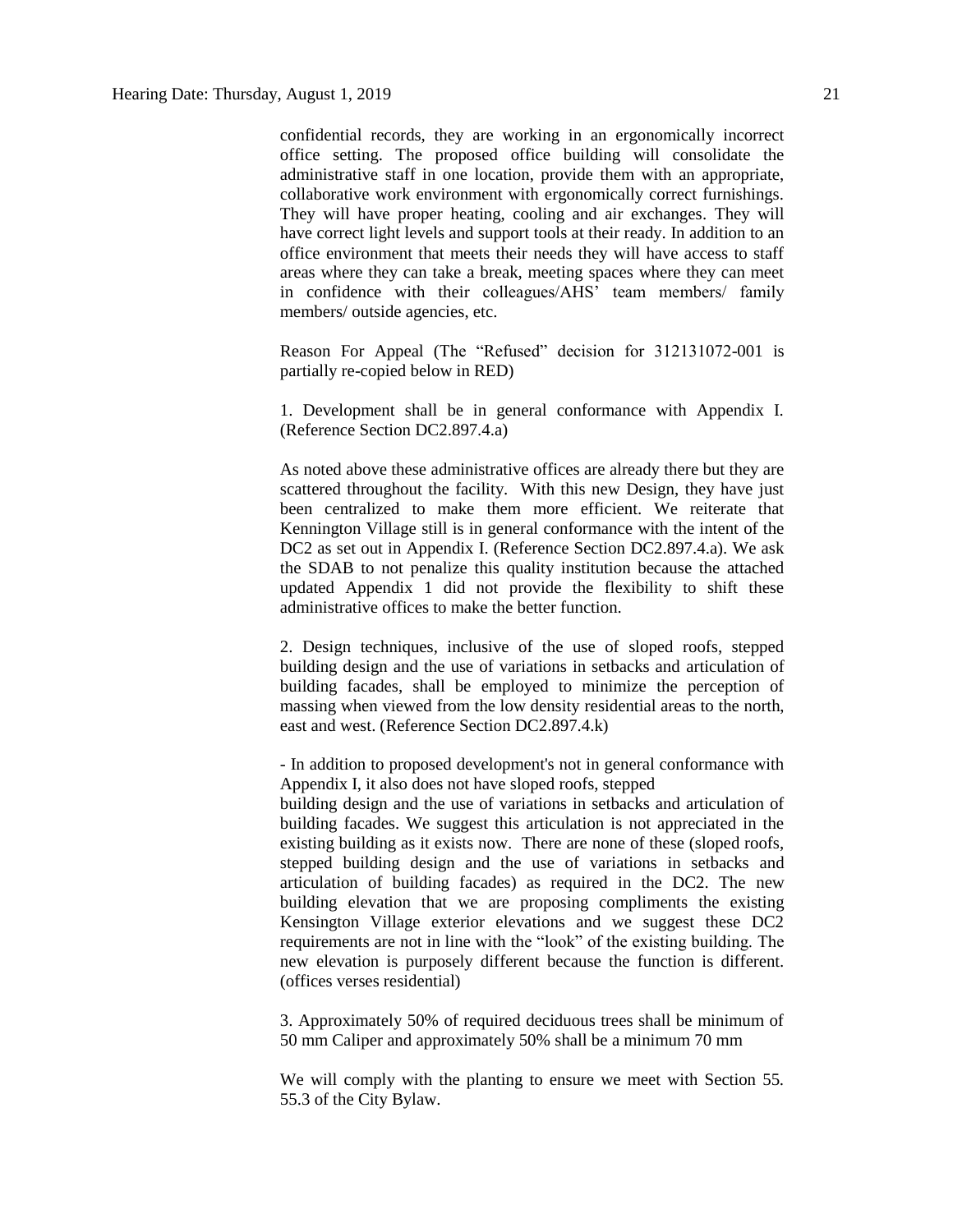4. Grade Yes – we confirm that was grade calculated based on the average of 4 specific points on the property

*General Matters*

#### **Appeal Information:**

The *Municipal Government Act*, RSA 2000, c M-26 states the following:

#### **Grounds for Appeal**

**685(1)** If a development authority

- (a) fails or refuses to issue a development permit to a person,
- (b) issues a development permit subject to conditions, or
- (c) issues an order under section 645,

the person applying for the permit or affected by the order under section 645 may appeal to the subdivision and development appeal board.

#### **Appeals**

**686(1)** A development appeal to a subdivision and development appeal board is commenced by filing a notice of the appeal, containing reasons, with the board,

- (a) in the case of an appeal made by a person referred to in section 685(1)
	- (i) with respect to an application for a development permit,
		- (A) within 21 days after the date on which the written decision is given under section 642, […]

**685(4)** Despite subsections (1), (2) and (3), if a decision with respect to a development permit application in respect of a direct control district

- (a) …
- (b) is made by a development authority, the appeal is limited to whether the development authority followed the directions of council, and if the subdivision and development appeal board finds that the development authority did not follow the directions it may, in accordance with the directions, substitute its decision for the development authority's decision.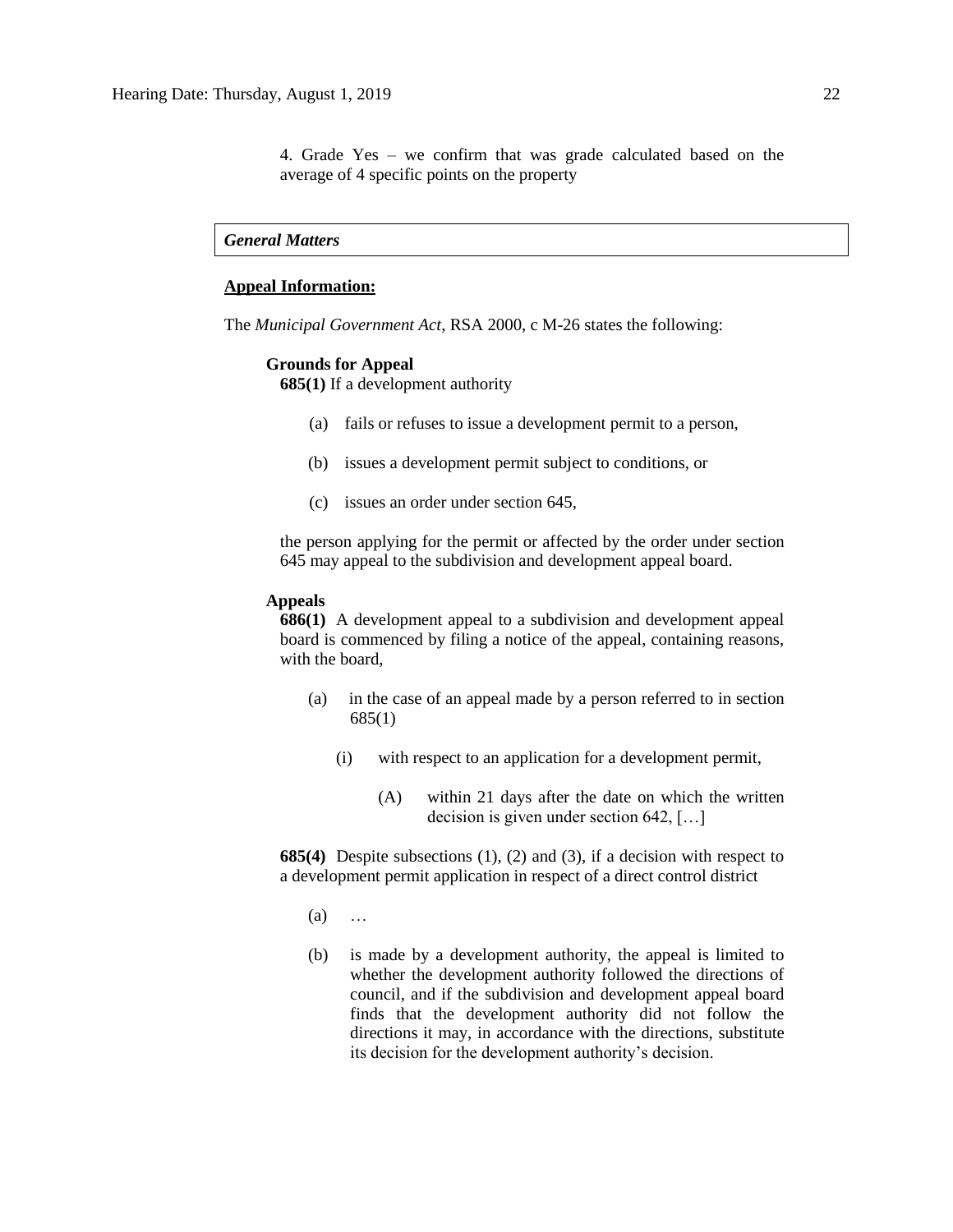#### **General Provisions from the** *Edmonton Zoning Bylaw:*

Under DC2.897.3.a, **Apartment Housing** is a **listed Use** in the **DC2.897 Site Specific Development Control Provision**.

Under section 7.2(1), **Apartment Housing** means:

development consisting of one or more Dwellings contained within a building in which the Dwellings are arranged in any horizontal or vertical configuration, which does not conform to the definition of any other Residential Use.

Under section 6.1, **Accessory** means, "when used to describe a Use or building, a Use or building naturally or normally incidental, subordinate, and devoted to the principal Use or building, and located on the same lot or Site."

DC2.897.1 states that the **General Purpose** of the **DC2.897 Site Specific Development Control Provision** is:

To establish a Site Specific Development Control Provision to accommodate seniors-oriented low rise apartments, with site development regulations to ensure that development will be compatible with the adjacent residential development.

*DC2.897 - Appendix I*

DC2.897.4.a states "Development shall be in general conformance with Appendix I."

#### **Development Officer's Determination**

**1. Development shall be in general conformance with Appendix I. (Reference Section DC2.897.4.a)**

**- The proposed administration building is not in general conformance with Appendix I, because it is a stand alone and additional structure that was not included in the Site Plan of Appendix I.** [unedited]

#### *Design Techniques*

DC2.897.4.k states:

Design techniques, inclusive of the use of sloped roofs, stepped building design and the use of variations in setbacks and articulation of building facades, shall be employed to minimize the perception of massing when viewed from the low density residential areas to the north, east and west, to the satisfaction of the Development Officer.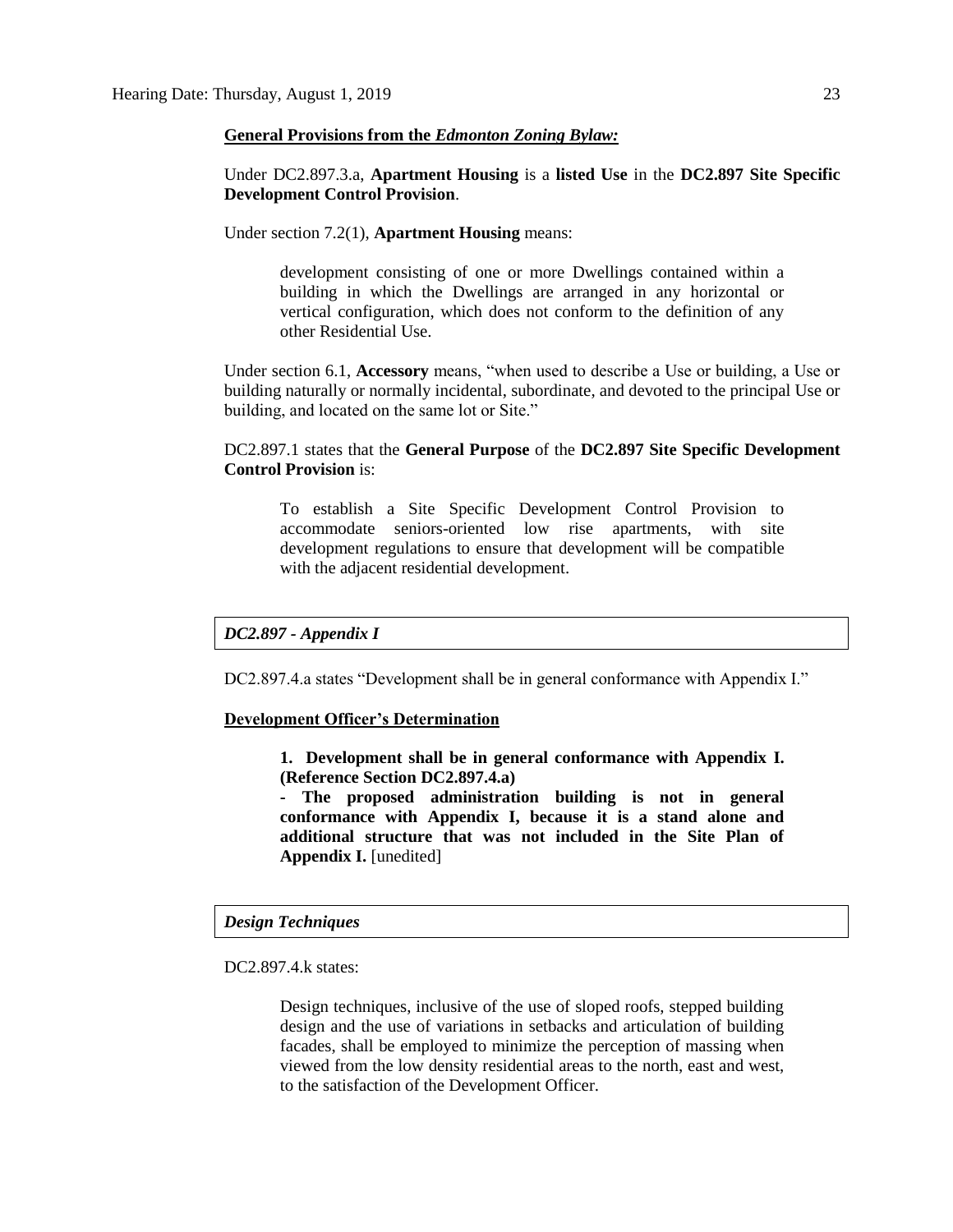#### **Development Officer's Determination**

**2. Design techniques, inclusive of the use of sloped roofs, stepped building design and the use of variations in setbacks and articulation of building facades, shall be employed to minimize the perception of massing when viewed from the low density residential areas to the north, east and west. (Reference Section DC2.897.4.k)**

**- In addition to proposed development's not in general conformance with Appendix I, it also does not have sloped roofs, stepped building design and the use of variations in setbacks and articulation of building facades.** [unedited]

#### *General Planting Requirements*

Section 55.3(c) states:

new trees and shrubs shall be provided on the following basis:

i. …

- ii. approximately 50% of required deciduous trees shall be minimum of 50 mm Caliper and approximately 50% shall be a minimum 70 mm Caliper;
- iii. approximately 75% of required coniferous trees shall be a minimum of 2.5 m in Height and approximately 25% shall be a minimum of 3.5 m in Height; and
- iv. …

Under section 6.1, **Caliper** states "the trunk diameter of a tree measured at a point 300.0 mm above the top of the root ball."

Under section 6.1, **Height** means "a vertical distance between two points."

#### **Development Officer's Determination**

**3. Approximately 50% of required deciduous trees shall be minimum of 50 mm Caliper and approximately 50% shall be a minimum 70 mm Caliper and approximately 75% of required coniferous trees shall be a minimum of 2.5 m in Height and approximately 25% shall be a minimum of 3.5 m in Height. (Reference Section 55.3.c.ii & iii)**

- **Proposed deciduous trees are all 60 mm caliper.**
- **Proposed coniferous trees are all 2.5 m high.** [unedited]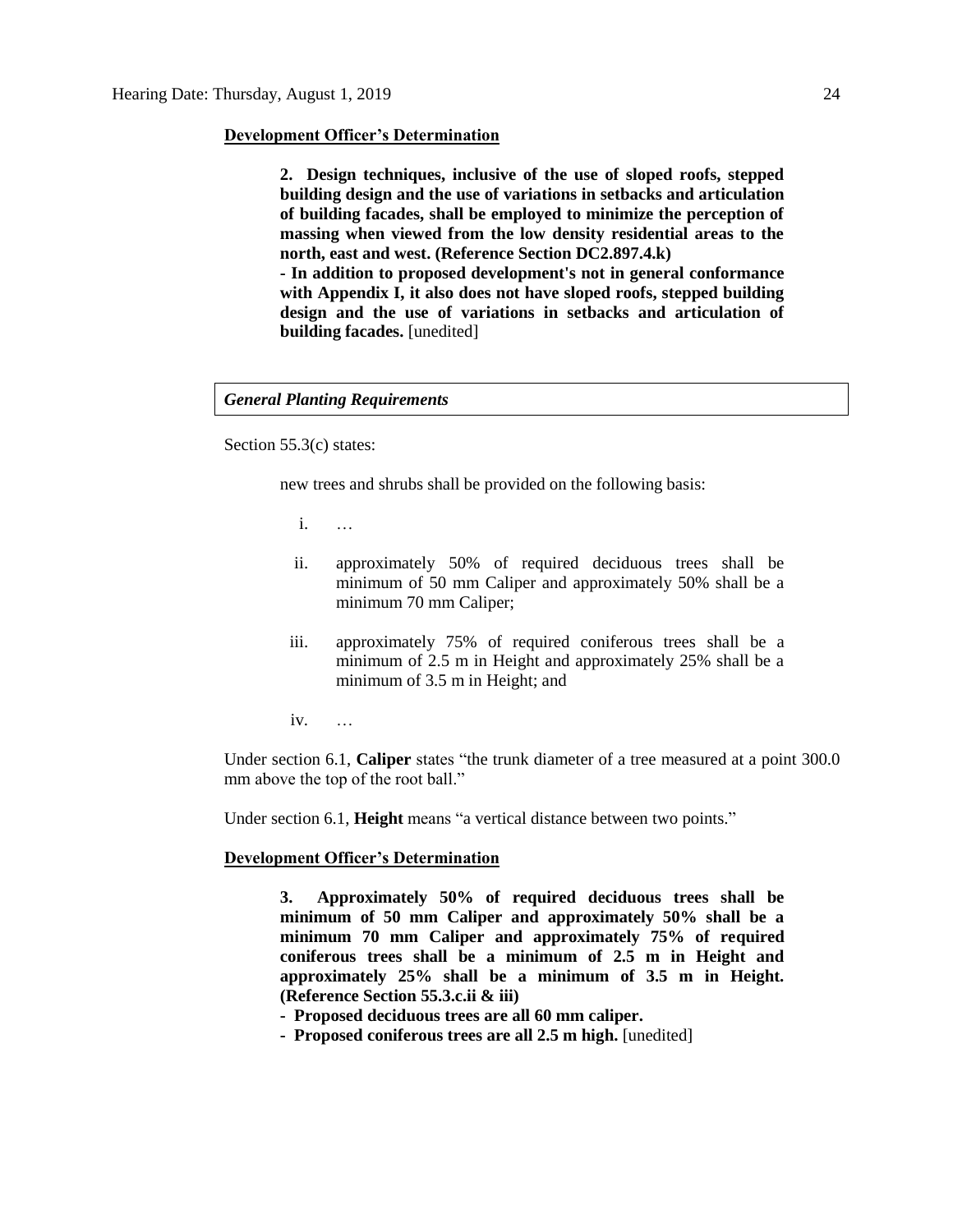#### *Grade*

Section 52.4 states:

The Development Officer shall determine Grade by selecting, from the methods listed below, the method that best ensures compatibility with surrounding development:

- a. if the applicant can show by reference to reliable topographical maps that the elevation of the Site varies by no more than one meter in 30 lineal meters, the Development Officer may determine Grade by calculating the average of the highest and lowest elevation on the Site;
- b. the Development Officer may determine Grade by calculating the average of the elevation at the corners of the Site prior to construction as shown on the applicant's grading plan;
- c. the Development Officer may determine Grade by calculating the average elevation of the corners of the buildings on all properties abutting the Site or separated from the Site by a Lane;
- d. for a Site where the highest geodetic elevation at a corner of the front property line is greater than the lowest geodetic elevation at a corner of the rear property line by 2.0 m or more, the Development Officer may determine Grade by calculating the average elevation of the front corners of the Lot, and along the side property lines a distance equal to the minimum front Setback in the underlying Zone from the front property line. This method is intended for small scale development with a single Principal building and is not intended to be used for Multi-unit Project Developments;
- e. for a Garden Suite, the Development Officer may determine Grade by calculating the average of the elevation of the corners at the Rear Lot Line prior to construction as shown on the applicant's Site Plan; or
- **f. the Development Officer may use his variance power to determine Grade by a method other than the ones described in subsection 52.4. If so, this shall be a Class B Discretionary Development.**

Under section 6.1, **Grade** means "a geodetic elevation from which the Height of a structure is measured, calculated in accordance with Section 52."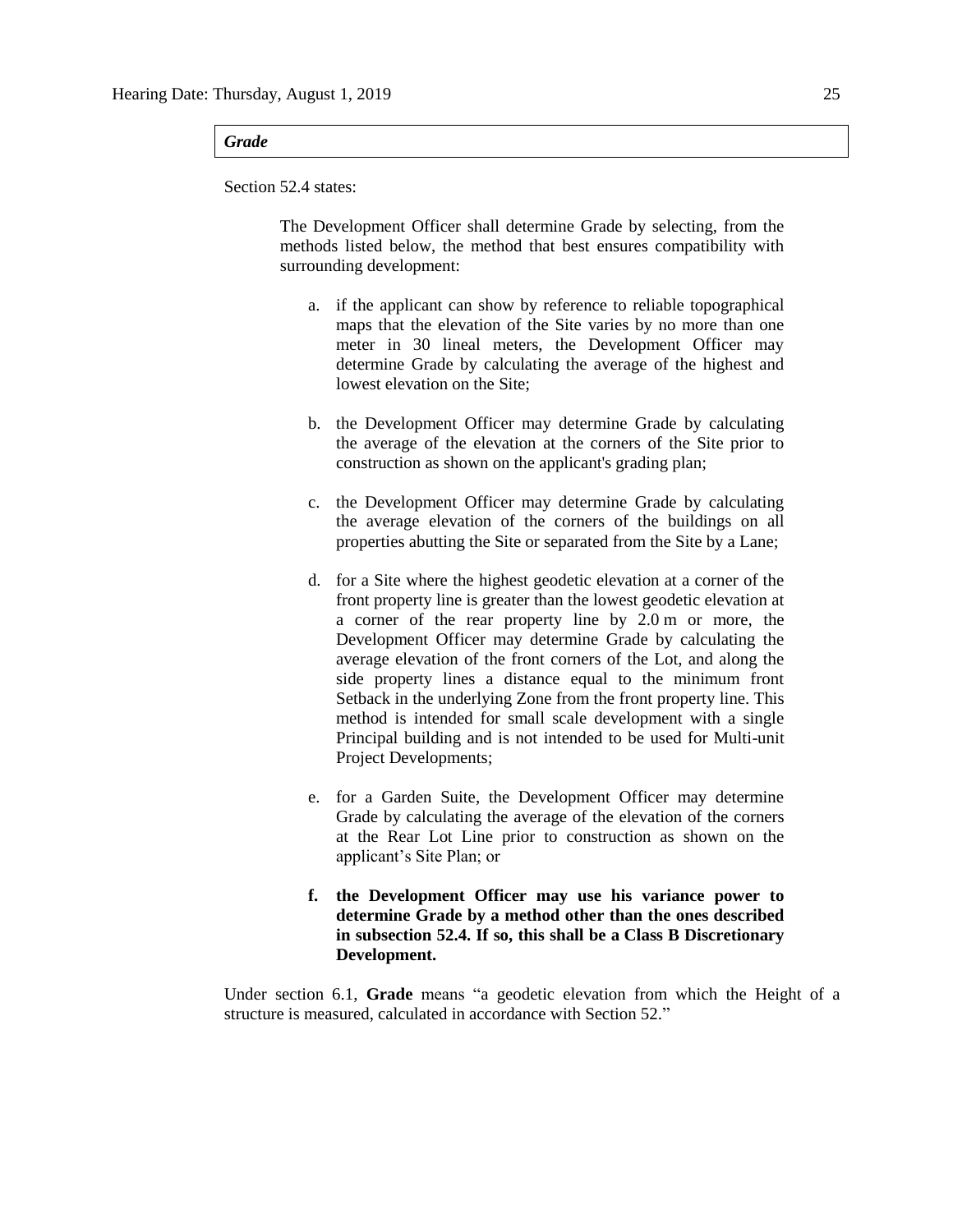# **Development Officer's Determination**

**4. Grade was calculated based on the average of 4 specific points on the property. (Reference Section 52.4.e)** [unedited]

*Previous Subdivision and Development Appeal Board Decision*

| Application Number   Description |                                       | <b>Decision</b>                                       |
|----------------------------------|---------------------------------------|-------------------------------------------------------|
| SDAB-D-04-255                    |                                       | Construct an addition to an October 8, 2004; that the |
|                                  |                                       | Apartment House for   appeal be DENIED and the        |
|                                  | Seniors (Shepard's Care   DEVELOPMENT |                                                       |
|                                  | Foundation)                           | GRANTED<br>subject<br>to                              |
|                                  |                                       | conditions.                                           |

# Notice to Applicant/Appellant

Provincial legislation requires that the Subdivision and Development Appeal Board issue its official decision in writing within fifteen days of the conclusion of the hearing.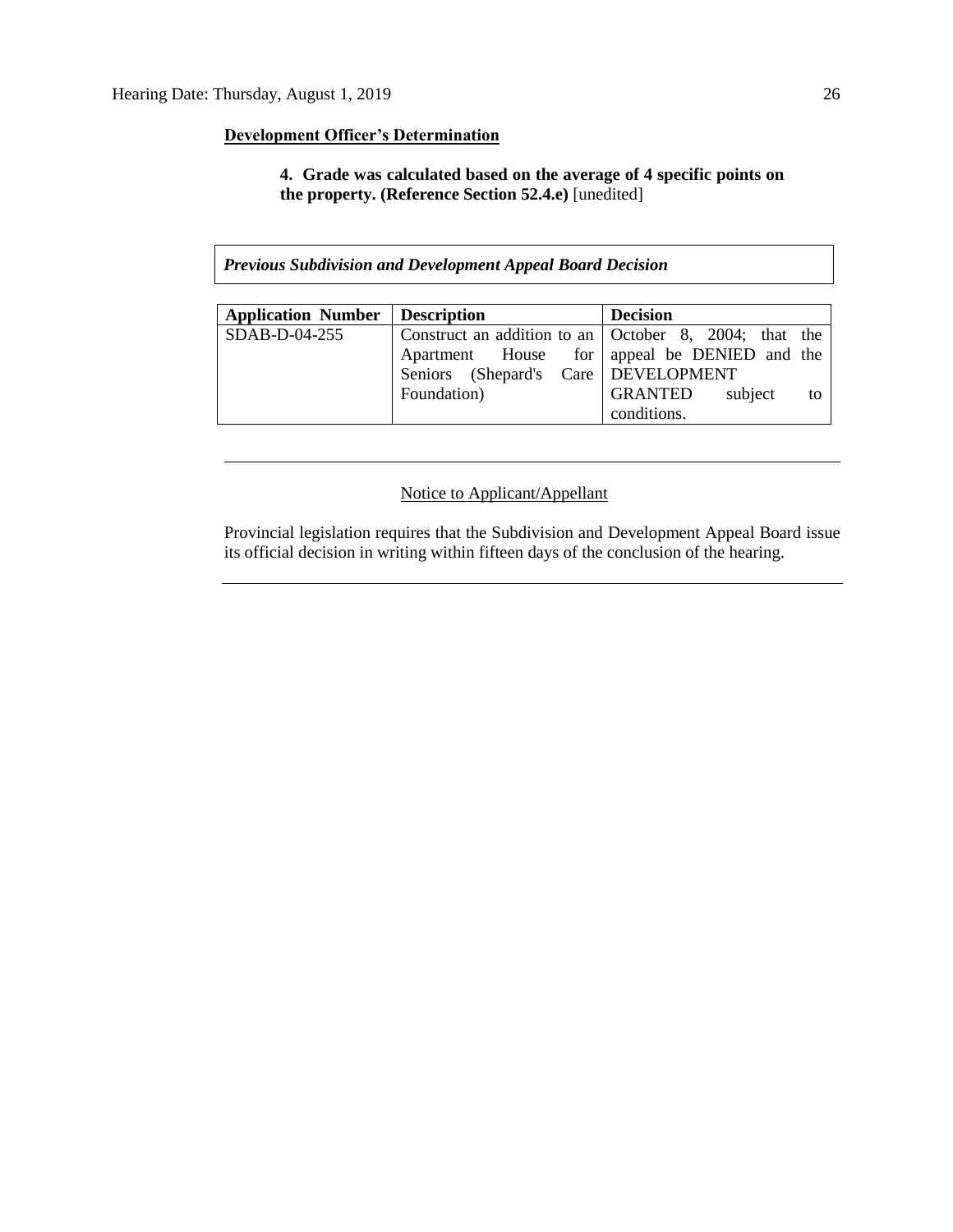| <b>Umonton</b><br><b>Application for</b>                                                                                                                                                                                                                                                                                                                                                                                                                             |                                               | <b>Application Date:</b><br>Printed:<br>Page: | Project Number: 312131072-001<br>APR 29, 2019<br>July 3, 2019 at 1:16 PM<br>$1$ of $2$ |  |  |  |
|----------------------------------------------------------------------------------------------------------------------------------------------------------------------------------------------------------------------------------------------------------------------------------------------------------------------------------------------------------------------------------------------------------------------------------------------------------------------|-----------------------------------------------|-----------------------------------------------|----------------------------------------------------------------------------------------|--|--|--|
| <b>Major Development Permit</b>                                                                                                                                                                                                                                                                                                                                                                                                                                      |                                               |                                               |                                                                                        |  |  |  |
| This document is a Development Permit Decision for the development application described below.                                                                                                                                                                                                                                                                                                                                                                      |                                               |                                               |                                                                                        |  |  |  |
| Applicant                                                                                                                                                                                                                                                                                                                                                                                                                                                            | Property Address(es) and Legal Description(s) |                                               |                                                                                        |  |  |  |
|                                                                                                                                                                                                                                                                                                                                                                                                                                                                      | 12603 - 135 AVENUE NW                         |                                               |                                                                                        |  |  |  |
|                                                                                                                                                                                                                                                                                                                                                                                                                                                                      | Plan 9724004 Blk 10 Lot 6                     |                                               |                                                                                        |  |  |  |
| 12511 - 135 AVENUE NW                                                                                                                                                                                                                                                                                                                                                                                                                                                |                                               |                                               |                                                                                        |  |  |  |
|                                                                                                                                                                                                                                                                                                                                                                                                                                                                      | Plan 9724010 Unit 1                           |                                               |                                                                                        |  |  |  |
| <b>Scope of Application</b>                                                                                                                                                                                                                                                                                                                                                                                                                                          |                                               |                                               |                                                                                        |  |  |  |
| To construct an ancillary administrative office building to an existing Senior's Apartment Housing facility.                                                                                                                                                                                                                                                                                                                                                         |                                               |                                               |                                                                                        |  |  |  |
| <b>Permit Details</b>                                                                                                                                                                                                                                                                                                                                                                                                                                                |                                               |                                               |                                                                                        |  |  |  |
| Class of Permit:                                                                                                                                                                                                                                                                                                                                                                                                                                                     | Contact Person:                               |                                               |                                                                                        |  |  |  |
| Gross Floor Area (sq.m.): 1266                                                                                                                                                                                                                                                                                                                                                                                                                                       | Lot Grading Needed?: Y                        |                                               |                                                                                        |  |  |  |
| New Sewer Service Required:                                                                                                                                                                                                                                                                                                                                                                                                                                          | NumberOfMainFloorDwellings:                   |                                               |                                                                                        |  |  |  |
| Site Area (sq. m.):                                                                                                                                                                                                                                                                                                                                                                                                                                                  | Stat. Plan Overlay/Annex Area: (none)         |                                               |                                                                                        |  |  |  |
| I/We certify that the above noted details are correct.                                                                                                                                                                                                                                                                                                                                                                                                               |                                               |                                               |                                                                                        |  |  |  |
| Applicant signature:                                                                                                                                                                                                                                                                                                                                                                                                                                                 |                                               |                                               |                                                                                        |  |  |  |
| <b>Development Application Decision</b><br>Refused                                                                                                                                                                                                                                                                                                                                                                                                                   |                                               |                                               |                                                                                        |  |  |  |
| Issue Date: Jun 27, 2019 Development Authority: ANGELES, JOSELITO                                                                                                                                                                                                                                                                                                                                                                                                    |                                               |                                               |                                                                                        |  |  |  |
| <b>Reason for Refusal</b><br>1. Development shall be in general conformance with Appendix I. (Reference Section DC2.897.4.a)<br>- The proposed administration building is not in general conformance with Appendix I, because it is a stand alone and additional<br>structure that was not included in the Site Plan of Appendix I.<br>2. Design techniques, inclusive of the use of sloped roofs, stepped building design and the use of variations in setbacks and |                                               |                                               |                                                                                        |  |  |  |
| articulation of building facades, shall be employed to minimize the perception of massing when viewed from the low density<br>residential areas to the north, east and west. (Reference Section DC2.897.4.k)<br>- In addition to proposed development's not in general conformance with Appendix I, it also does not have sloped roofs, stepped<br>building design and the use of variations in setbacks and articulation of building facades.                       |                                               |                                               |                                                                                        |  |  |  |
| 3. Approximately 50% of required deciduous trees shall be minimum of 50 mm Caliper and approximately 50% shall be a<br>minimum 70 mm Caliper and approximately 75% of required coniferous trees shall be a minimum of 2.5 m in Height and<br>approximately 25% shall be a minimum of 3.5 m in Height. (Reference Section 55.3.c.ii & iii)<br>- Proposed deciduous trees are all 60 mm caliper.<br>- Proposed coniferous trees are all 2.5 m high.                    |                                               |                                               |                                                                                        |  |  |  |
| 4. Grade was calculated based on the average of 4 specific points on the property. (Reference Section 52.4.e)                                                                                                                                                                                                                                                                                                                                                        |                                               |                                               |                                                                                        |  |  |  |
| <b>Rights of Appeal</b>                                                                                                                                                                                                                                                                                                                                                                                                                                              |                                               |                                               |                                                                                        |  |  |  |
| The Applicant has the right of appeal within 21 days after the date on which the decision is made, as outlined in Section 683<br>through 689 of the Municipal Government Act.                                                                                                                                                                                                                                                                                        |                                               |                                               |                                                                                        |  |  |  |
| THIS IS NOT A PERMIT                                                                                                                                                                                                                                                                                                                                                                                                                                                 |                                               |                                               |                                                                                        |  |  |  |
|                                                                                                                                                                                                                                                                                                                                                                                                                                                                      |                                               |                                               |                                                                                        |  |  |  |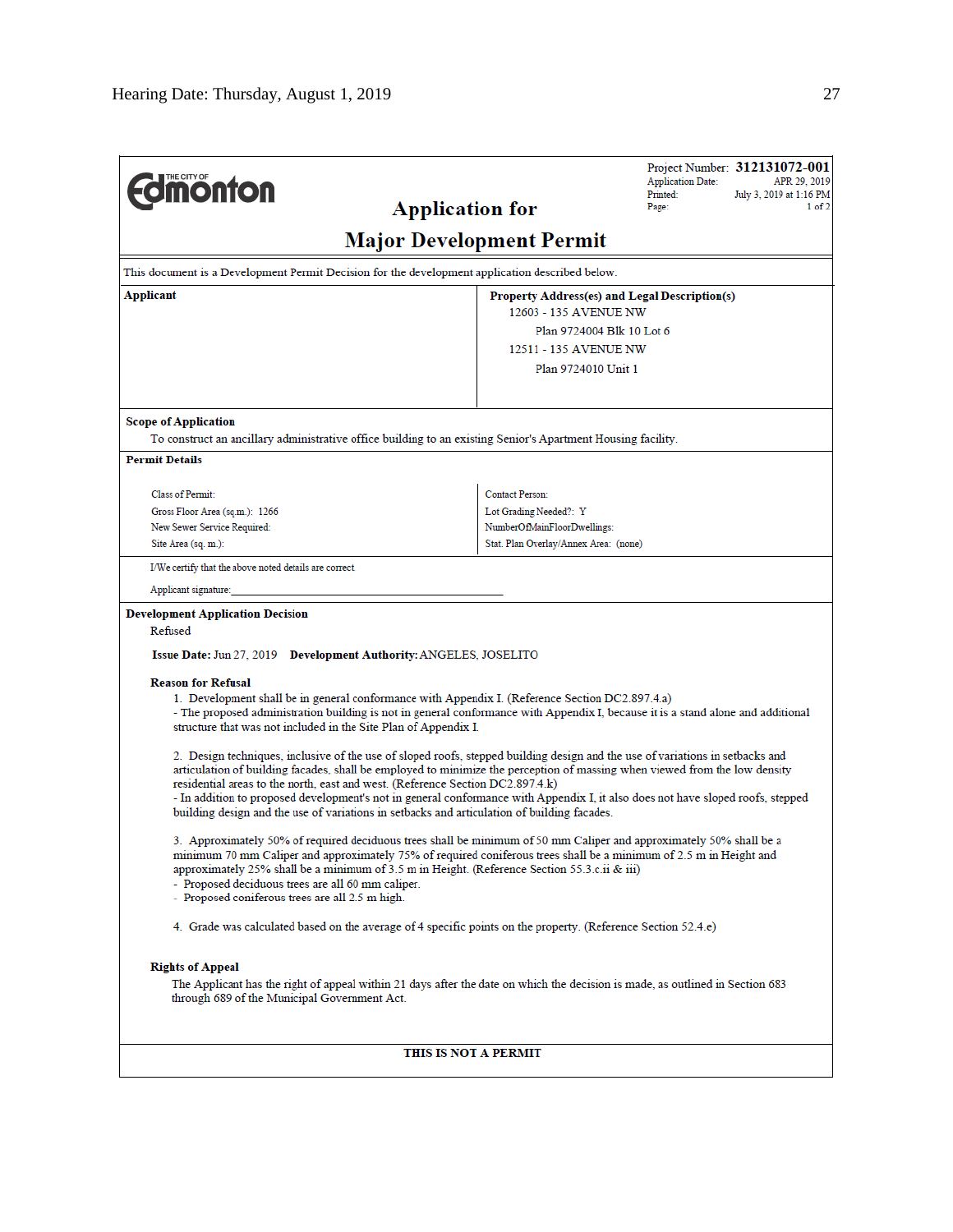| <b>Edimonton</b>                                |                               | <b>Application for</b>         |                      | <b>Application Date:</b><br>Printed:<br>Page: | Project Number: 312131072-001<br>APR 29, 2019<br>July 3, 2019 at 1:16 PM<br>$2$ of $2$ |  |  |
|-------------------------------------------------|-------------------------------|--------------------------------|----------------------|-----------------------------------------------|----------------------------------------------------------------------------------------|--|--|
| <b>Major Development Permit</b>                 |                               |                                |                      |                                               |                                                                                        |  |  |
| Fees                                            |                               |                                |                      |                                               |                                                                                        |  |  |
| Development Permit Inspection Fee               | <b>Fee Amount</b><br>\$518.00 | <b>Amount Paid</b><br>\$518.00 | Receipt#<br>05832273 | <b>Date Paid</b><br>May 07, 2019              |                                                                                        |  |  |
| Dev. Application Fee for GFA<br>Lot Grading Fee | \$784.00<br>\$236.00          | \$784.00<br>\$236.00           | 05832273<br>05832273 | May 07, 2019<br>May 07, 2019                  |                                                                                        |  |  |
| Major Dev. Application Fee<br>Total GST Amount: | \$963.00<br>\$0.00            | \$963.00                       | 05832273             | May 07, 2019                                  |                                                                                        |  |  |
| <b>Totals for Permit:</b>                       | \$2,501.00                    | \$2,501.00                     |                      |                                               |                                                                                        |  |  |
|                                                 |                               |                                |                      |                                               |                                                                                        |  |  |
|                                                 |                               |                                |                      |                                               |                                                                                        |  |  |
|                                                 |                               |                                |                      |                                               |                                                                                        |  |  |
|                                                 |                               |                                |                      |                                               |                                                                                        |  |  |
|                                                 |                               |                                |                      |                                               |                                                                                        |  |  |
|                                                 |                               |                                |                      |                                               |                                                                                        |  |  |
|                                                 |                               |                                |                      |                                               |                                                                                        |  |  |
|                                                 |                               |                                |                      |                                               |                                                                                        |  |  |
|                                                 |                               |                                |                      |                                               |                                                                                        |  |  |
|                                                 |                               |                                |                      |                                               |                                                                                        |  |  |
|                                                 |                               |                                |                      |                                               |                                                                                        |  |  |
|                                                 |                               |                                |                      |                                               |                                                                                        |  |  |
|                                                 |                               |                                |                      |                                               |                                                                                        |  |  |
|                                                 |                               |                                |                      |                                               |                                                                                        |  |  |
|                                                 |                               |                                |                      |                                               |                                                                                        |  |  |
|                                                 |                               |                                |                      |                                               |                                                                                        |  |  |
|                                                 |                               |                                |                      |                                               |                                                                                        |  |  |
|                                                 |                               |                                |                      |                                               |                                                                                        |  |  |
|                                                 |                               |                                |                      |                                               |                                                                                        |  |  |
|                                                 |                               |                                |                      |                                               |                                                                                        |  |  |
|                                                 |                               | THIS IS NOT A PERMIT           |                      |                                               |                                                                                        |  |  |